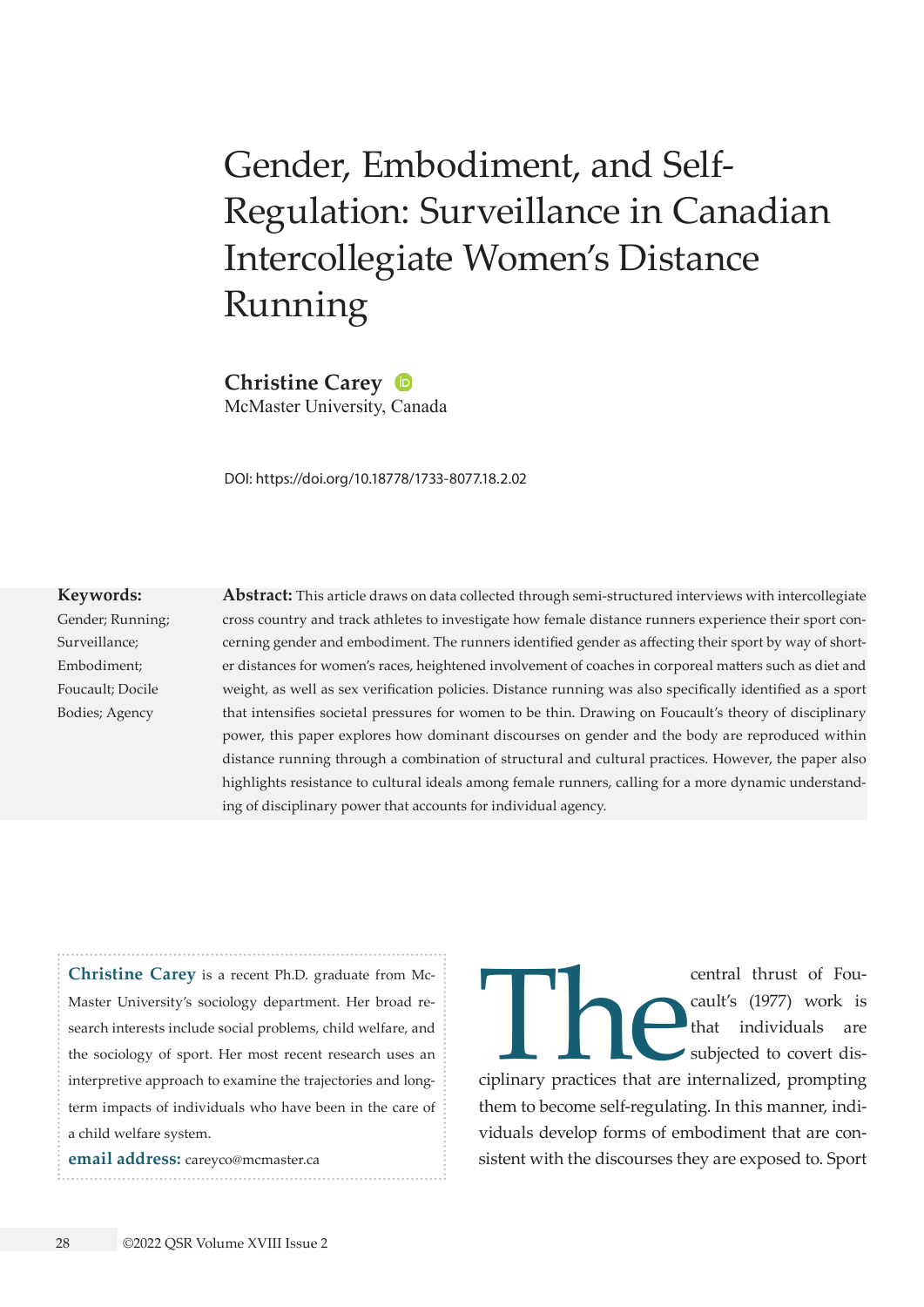has been shown to be an institution that replicates dominant discourses on gender and the body, facilitating the production of what Foucault (1977) calls "docile bodies." Docile bodies are produced through regimentation, making organized sport a strategic site for analyzing disciplinary power. Women's distance running is especially suitable for this kind of analysis due to its highly regimented nature and emphasis on fit bodies. Therefore, the purpose of this study was to explore the experiences of female distance runners through semi-structured interviews, attending to the following research questions: First, to what extent does women's distance running reinforce dominant conventions on gender and the body? Second, if disciplinary power operates in women's distance running, what are the mechanisms through which it does so? And finally, how do female distance runners respond to the disciplining forces and discourses to which they are subject?

The paper begins with a brief discussion of Foucault's theory of disciplinary power and his concept of "docile bodies." Following an explanation of the methodology employed, the study's findings are presented in three sections that describe the discourses that permeate women's distance running, the participants' descriptions of the mechanisms by which these discourses are enforced, and their responses to disciplinary power in their sport. I conclude with a discussion of the implications of the study's findings for our understanding of precisely how disciplinary power works.

## **Docile Bodies**

A central figure in studies of modern and pre-modern forms of power, Foucault wrote extensively on matters pertaining to corporality, surveillance, governmentality, and power relations more broadly

(Rabinow and Rose 2003; Foucault et al. 2009). His works have been applied to the study of various cultural phenomena, including art, music, literature, and sport, elucidating some of the ways that power dynamics operate within diverse cultural settings. Because of his emphasis on power relations, Foucault's work is particularly salient for understanding cultural platforms as vectors of control (Beckman 2018).

Although Foucault was not a sports sociologist, his work on power relations provides an understanding of how surveillance practices become habitual within sporting environments in ways that replicate dominant cultural discourses. His analysis of corporeal disciplinary practices is especially useful for understanding women's competitive distance running as a site of self-regulation and social control. In his 1977 work *Discipline and Punish: the Birth of the Prison*, Foucault's discussion of power foregrounds the body as an object and target of power. According to Foucault, disciplinary power is a form of social control rooted in surveillance and regimentation. It operates through covert disciplinary practices that become normalized and prompt individuals to become self-regulating.

Foucault (1977) argues that in modern societies, surveillance plays a key role in sustaining power relations through subtle disciplinary techniques. Surveillance is covertly embedded in all facets of society, prompting self-regulation and adherence to social convention. Since surveillance mechanisms are subtle, their presence lacks external visibility. That covert nature of surveillance lends itself to normalization; individuals adopt the disciplinary techniques they are exposed to (Foucault 1977). Disciplinary techniques promote self-regulation and impose restraints on docile subjects in ways that uphold existing power regimes.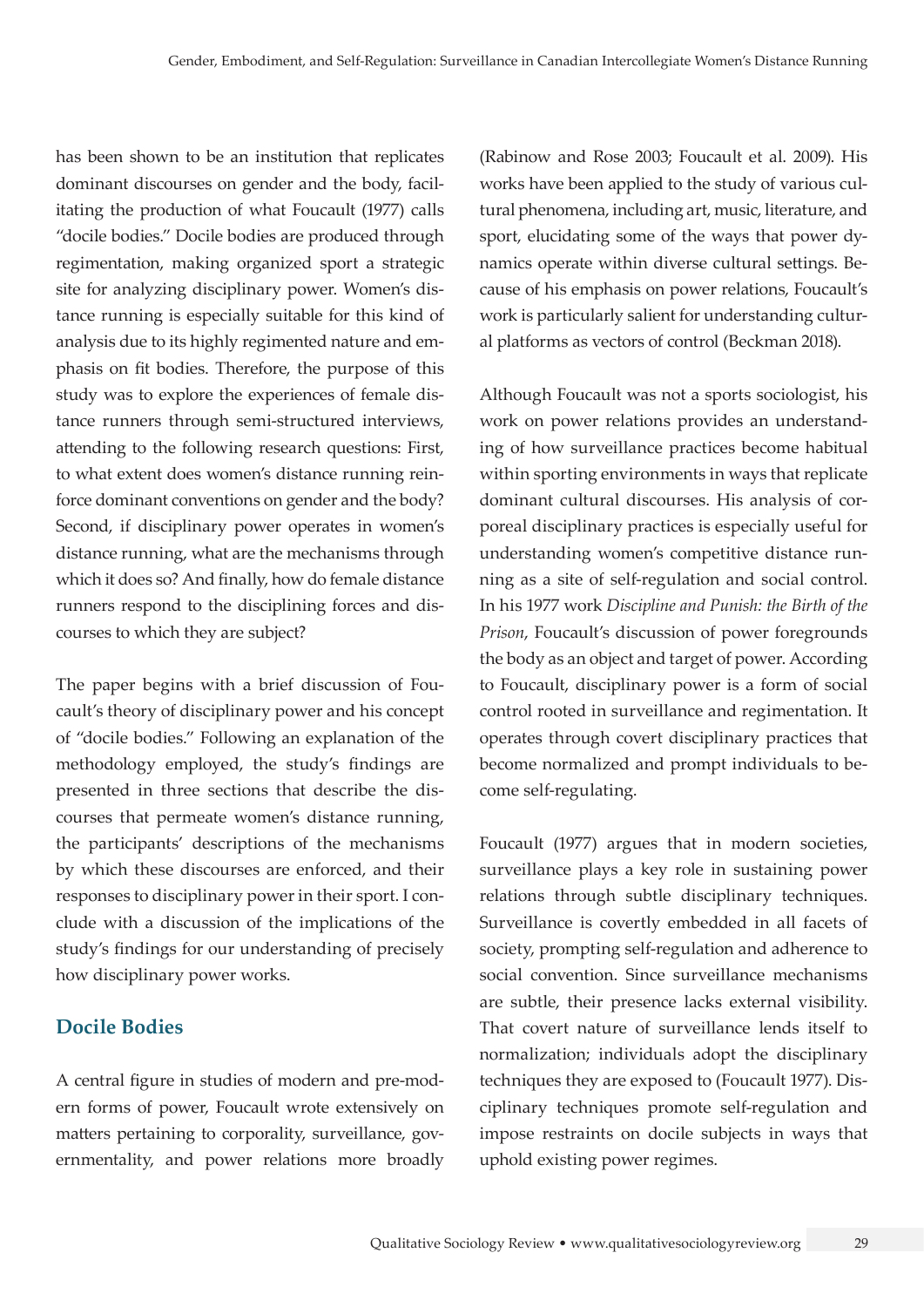As subjects internalize surveillance technologies and become self-regulating, they become "docile bodies" (Foucault 1977:138). Foucault (1977:138) asserts that docile bodies constitute "subjected and practiced bodies." These bodies respond to disciplinary techniques through compliance, and do so efficiently (Foucault 1977). Key features of docility include discipline, economic efficiency, and political obedience (Markula and Pringle 2006:20). Bodies become "docile" through exposure to disciplinary techniques, such as repetitive exercises and manipulation involving the use of space, time, and architecture (Foucault 1977).

Sport and exercise constitute one form of disciplinary practice through which docile bodies are shaped (Markula and Pringle 2006). Different exercise techniques produce different types of bodies suited to particular sports or particular cultural ideals. Markula and Pringle (2006) assert that disciplinary technologies can produce a multitude of bodies within a fitness context. For instance, coaching practices can help sustain such bodies within specific sporting environments. Disciplinary technologies, such as drills, skill sessions, fitness programs, or punitive measures can all serve to create docile bodies capable of fitting into a particular athletic setting. In fact, the highly regimented nature of athletic training renders sport a particularly efficient way to promote docility. As such, the sport has been aptly characterized as "an important social regulator" (Barker-Ruchti and Tinning 2010:231).

Although the term "docile bodies" implies passivity, it is important to note that Foucault's analysis does not view power as unilateral. Instead, Foucault's conception of power is relational and exerted through all acting agents in a relationship (Foucault 1988a). Thus, rather than being seen as a determining force, disciplinary power exerts influence in ways that can be modified and resisted. While some agents are better positioned than others to influence its balance, power can be harnessed by all (Foucault 1977; 1988a). Moreover, power cannot be held; it can only be translated, as it remains in constant motion in a web of exchange (Foucault 1988a). By conceiving of power as fluid, relational, and multifaceted, Foucault's analysis leaves room for resistance. Indeed, Foucault (1978:95) views power and resistance as intertwined and explicitly states that "where there is power, there is resistance." According to Foucault, power relations are always characterized by points of resistance distributed throughout the power network.

Although Foucault is attentive to the agency throughout his extensive body of work, much of his writing on resistance has been overlooked in discussions of disciplinary power and the subject's capacity for resistance (Oksala 2005). Nonetheless, some Foucauldian analyses have made notable efforts to highlight the attention to agency and resistance (e.g., Butler 1997; McWhorter 1999; Oksala 2004; Amigot and Pujal 2009; Medina 2011). For example, McWhorter (1999) critically examines Foucault's key works through the lens of her experiences as a sexual minority, explicitly stating that Foucault's work does not preclude agency. Medina (2011) draws on Foucault's genealogy to highlight memory practices as a critical approach to resistance against oppression and dominant ideologies. Similarly, Amigot and Pujal (2009:655) identify "practices of the self" as a precursor to resistance and freedom. As these works illustrate, Foucault's writings clearly address avenues for resistance.

In the *History of Sexuality*, Foucault (1978) identifies the body as a channel of resistance. Bodies and plea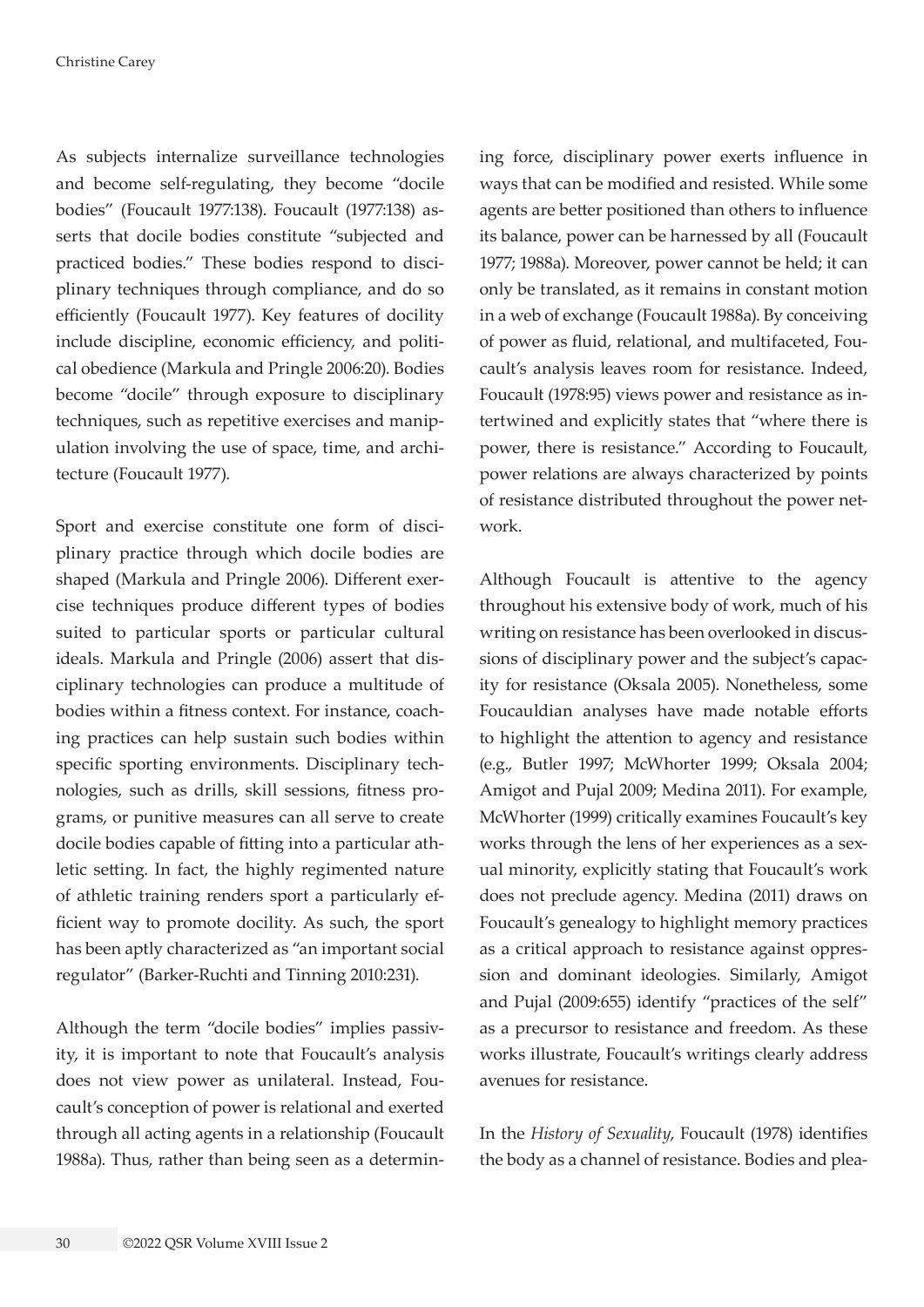sures, he argues, yield the potential to subvert normalizing practices. In his later work, Foucault develops his analysis to discuss conscious awareness as a key element of resistance, highlighting the self as the locus of transformative potential (Foucault 1988b). In that work, Foucault articulates how conscious awareness of normalizing practices can effect self-transformation, enabling individuals to transcend disciplinary power (1988b). According to Foucault, individuals adopt "technologies of the self," which are mechanisms by which individuals can invoke self-transformation towards "a certain state of happiness, purity, wisdom, perfection, or immortality" (Foucault 1988b:18). Technologies of the self are characterized by self-care and self-knowledge through which individuals can recognize themselves as subjects and develop resistance against disciplinary power (Foucault 1988b).

Following that line of thought, several scholars have examined how runners disrupt normative assumptions about idealized athletic bodies. For instance, Chase's (2008) study of Clydesdale runners examines how normative assumptions about the ideal running body are challenged by a heavier class of runners. Chase (2008:145) finds that the existence of Clydesdale running bodies and communities "challenges the normative ideals of appropriate running bodies and the disciplinary processes associated with distance running." While Chase's study provides an excellent example of resistance in distance running, resistance is located primarily in the body. Foucault, on the other hand, emphasizes the need for developing a requisite level of critical awareness before being able to use technologies of the self as freedom practices (Markula 2003). In a similar vein, Bridel and Rail's (2007) study of gay male marathoners examines how these athletes discursively construct their bodies in ways that contravene dominant representations of the male body, identifying conscious resistance as a requisite for change. Although a Foucauldian framework is not employed, Tulle's (2007) work also acknowledges the transformative potential of distance running by revealing how the agency and embodiment of elite veteran distance runners can challenge dominant discourses on aging.

As with other sports, distance running can reinforce dominant discourses on gender and the body. Broadly speaking, organized sport is structured in ways that are highly gendered and privilege masculinity (Lenskyj 2003). Moreover, some sports cultures promote the idealization of thinness, which can result in a heightened preoccupation with body image for athletes (Heywood 2011). Dworkin and Wachs (2009) argue that with the rise of neoliberalism, there is increased pressure for individuals to scrutinize their bodies, self-regulate, and strive for health and fitness. These trends have resulted in healthism, which amounts to the widespread pursuit of health and fitness that is especially evident among the middle and upper classes (Dworkin and Wachs 2009). Nettleton and Hardey (2006:455) observe that the growing commodification of health has been accompanied by a growth in urban marathon running, which they characterize as "an educative spectacle that reflects the values of self-discipline and healthy lifestyles."

Although corporeal self-regulation occurs among both men and women, self-regulatory practices have a highly gendered component (Butler 1997; Fausto-Sterling 2000; Bartky 2009). Fitness regimes for women tend to emphasize weight loss, while men's fitness activities promote muscular development (Dworkin 2001). Additionally, women are judged more harshly on appearance and are encour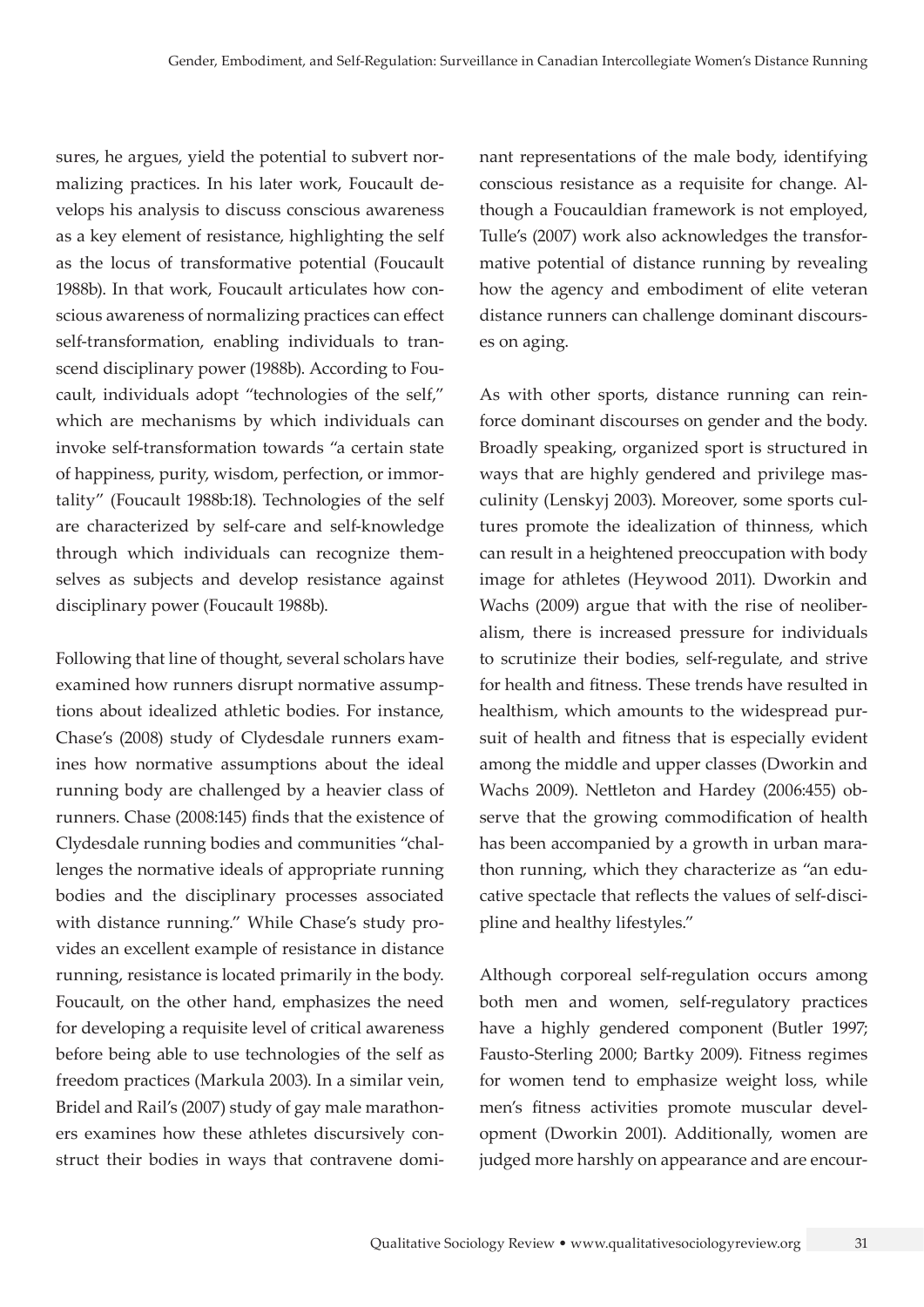aged to present themselves in conventionally feminine ways (Davis-Delano, Pollock, and Vose 2009). Dworkin's (2001) study on women's fitness practices reveals that many women are reluctant to exercise in ways that promote muscular expansion, creating a glass ceiling on women's muscular strength. Dworkin argues that this trend places an upper limit on women's muscular strength, thereby reproducing socially constructed understandings of female embodiment.

Emphasis on female slenderness, combined with the popular discourse of healthism, has resulted in a substantial preoccupation with weight for many women. That preoccupation has been accompanied by notable growth in the prevalence of disordered eating patterns, especially among young, white, middle-class women (Bordo 1993; Hesse-Biber 1996). Although there is substantial pressure for women, in general, to strive for thinness, that pressure is arguably intensified in some athletic subcultures where athletes are faced with additional performance-related pressures to lose weight. In this vein, Heywood's (2011) work uses a biocultural approach to examine how beauty ideals and gender prescriptions mesh with sports culture to produce anorexia athletica, a form of anorexia associated with excessive exercise. Heywood notes that performance-related idealizations of leanness stemming from sports subcultures can combine with appearance-related idealizations of leanness from the dominant culture, which can provoke body image anxiety among female athletes. That is especially true in leanness-promoting sports, such as running.

Heywood's research is consistent with literature suggesting that female athletes may be at higher risk for developing eating disorders compared to non-athletes (Swami, Steadman, Tovee 2009; Torst-

veit, Rosenvinge, and Sundgot-Borgen 2013; Quinn and Robinson 2020) and that higher levels of competition are associated with elevated rates of eating disorders (Smolak, Murnen, and Ruble 2000; Swami et al. 2009). For many runners, identity becomes increasingly tied to their athletic pursuits as their involvement in the sport grows (Allen-Collinson and Hockey 2007; Shipway and Jones 2007). Heywood (2011) specifically notes that for competitive runners, identity becomes attached to the numbers produced by their performances, such as race times or rankings. That can heighten performance-related pressures to strive for leanness within athletic subcultures, a trend that may be exacerbated for female runners. Research suggests that female athletes in leanness-promoting sports are more apt to develop eating disorders (Nattiv et al. 2007; Swami et al. 2009; Javed et al. 2013; Quatromoni 2017). That finding is consistent with existing research suggesting that distance runners face elevated levels of eating disorders (Krebs et al. 2019; Quinn and Robinson 2020). For example, a recent study of NCAA cross country and track athletes identifies an elevated risk of eating disorders for both male and female runners compared to the general population, although the risk was found to be more than twice as high among female runners compared to male runners (Krebs et al. 2019).

Pressure to be thin stemming from performance-related goals, athletic subcultures, and broader societal idealizations of thinness may prompt female runners to engage in corporeal self-regulation. Although rationales for doing so may vary, the literature suggests that female runners may experience considerable pressure to self-regulate. Foucault (1977:138) argues that as individuals are exposed to surveillance, they engage in self-regulatory behavior, ultimately becoming what he calls "docile bod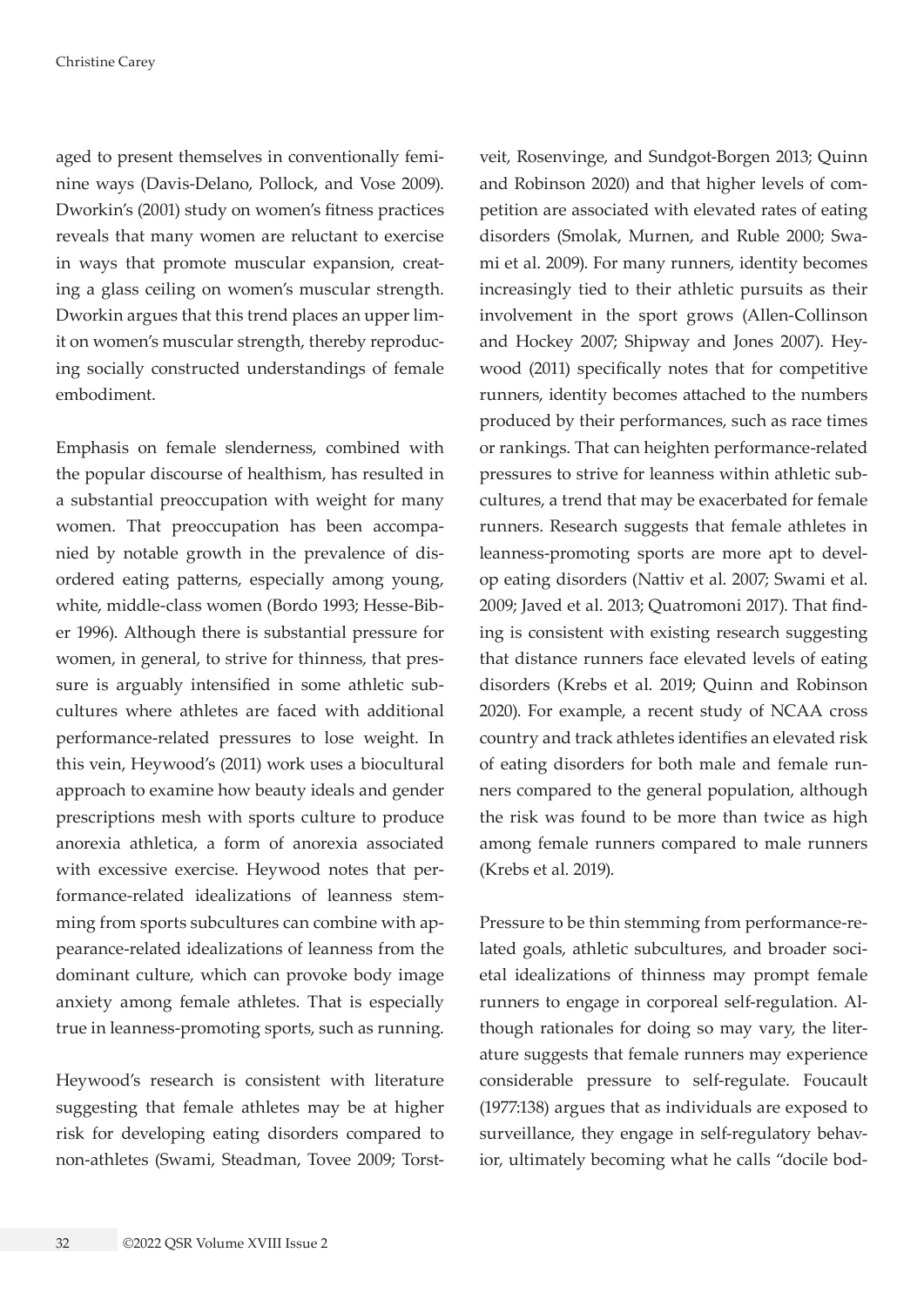ies." According to that perspective, individuals internalize the corporeal discourses they are exposed to and become self-regulating. That trend is consistent with the scores of women who have adopted weight-loss strategies in a manner that mirrors the discourse of healthism and idealizations of thinness.

Distance running subcultures emphasize training, nutrition, and the balancing of caloric intake and energy output—things that embody discipline and self-regulation. They also reproduce socially constructed gender ideals through structural and cultural practices. Foucault argues that dominant discourses are reproduced via disciplinary practices that are covertly embedded in all facets of society. As such, what are the specific mechanisms by which disciplinary practices operate in distance running? Moreover, how do female runners respond to the disciplinary practices to which they are subject?

## **Methods**

The study is based on semi-structured interviews with nineteen female distance runners. A semi-structured interview style was chosen for its conduciveness to flexibility, allowing for greater depth in participant dialogue (Adler and Clark 1999). All of the interviewees fell under the category of middle-distance runners. "Middle distance" is defined as any race between 800 meters and five kilometers long. All of the interviewees were also intercollegiate cross country and track athletes, attending one of three Canadian universities used for recruitment. I focused on intercollegiate athletes because, like many elite-level runners, there is a tendency for them to form subcultures centered on their athletic involvement. University running in Canada is competitive, holding national championships and drawing many of the country's top athletes. Many university athletes take their athletic pursuits seriously and dedicate much of their time and energy to their training. They spend countless hours in each other's company: traveling, competing, socializing, and sometimes even living together. Close relationships form between runners, and a subculture emerges as their athletic pursuits become central to their identities. Consistent with Eliasoph and Lichterman's (2004) concept of "group style," intercollegiate runners develop their culturally patterned styles of interaction based on their shared group membership. Given the sheer level of their athletic involvement, the experiences of competitive university runners may be different from those who run recreationally. Since I was interested in interviewing competitive runners who were familiar with both structural and subcultural elements of their sport, intercollegiate cross country and track provided a useful locale for a cultural examination of distance running concerning gender and corporeality.

In May of 2011, having received ethics board approval, I began recruitment. As a distance runner, I had connections to running communities in Nova Scotia and Ontario that facilitated the recruitment process. Participants were initially approached informally, and those who expressed an interest in participating were provided with a formal recruiting document. All of the participants in the study were either involved in competitive running at the university level or had been within the past two years of the interview. The interviews took place between July and September of 2011. Despite being collected in 2011, the data provide valuable insight into how the sport is experienced on a subcultural level. Moreover, the data reveal the structures and practices that reproduce dominant cultural ideals in distance running,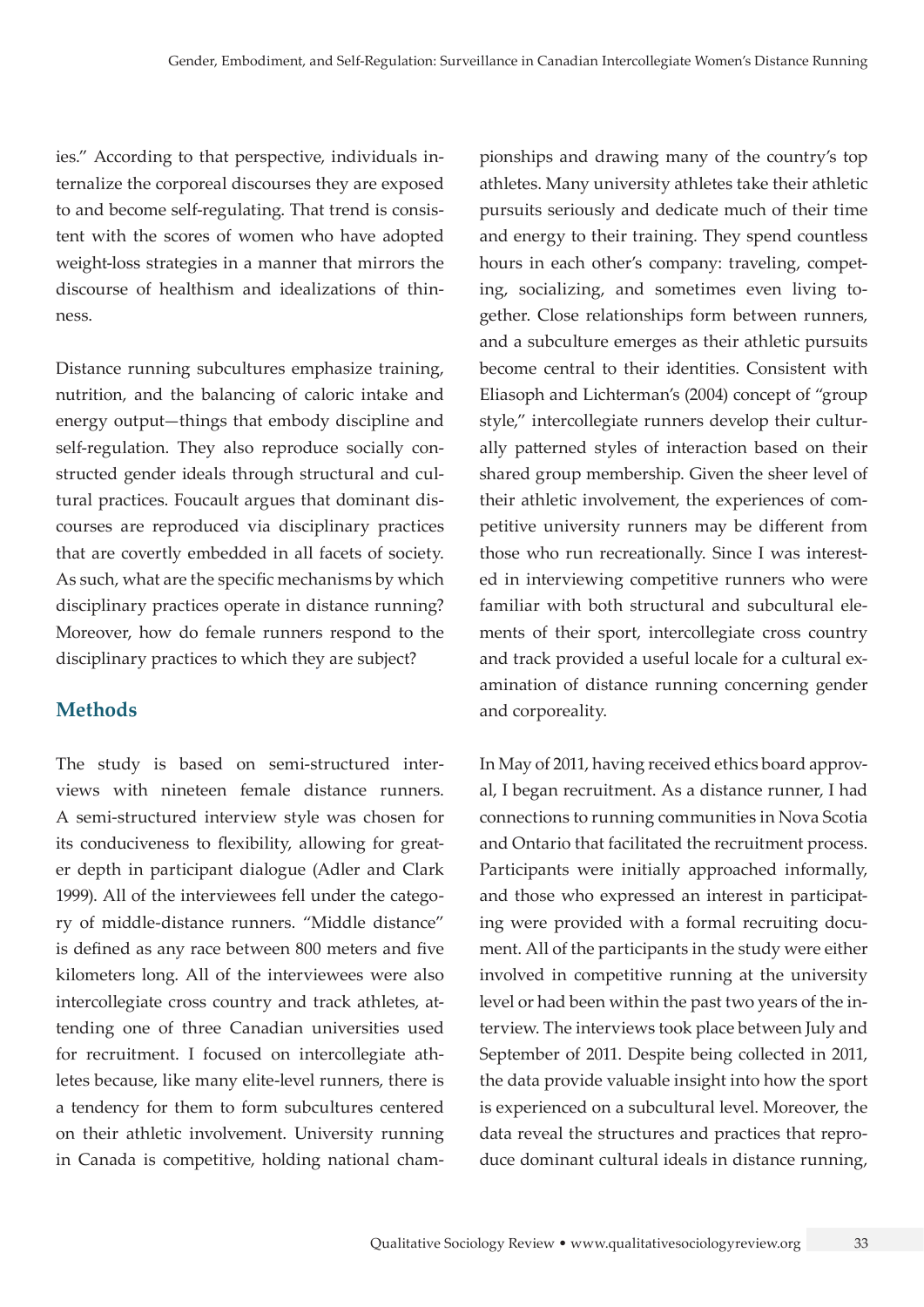as well as identify how these have shifted over time. Notably, the data highlight recent developments in women's cross country and track at the international level and the intercollegiate level in Canada.

Being an insider to the group I studied had both benefits and drawbacks. First, there was the possibility that my insider status might interfere with my ability to interpret findings. As such, I was careful during interviews to listen to the stories as relayed by participants and to clarify any ambiguities with follow-up questions. A second consideration relates to the fact that my insider status influenced the communities and participants that I chose to study. Having access to running communities in both Ontario and Atlantic Canada, I chose these locations for my research. Finally, my insider status may have affected the degree of comfort participants felt in disclosing certain information. To minimize discomfort, I took specific measures to ensure anonymity and confidentiality, such as non-disclosure of names and specific locations. The fact that I recruited participants from two separate communities likely facilitated anonymity. Despite these challenges, however, the participants seemed eager to discuss their experiences. Perhaps my insider status was more of an asset than a hindrance, facilitating my rapport with participants and attuning me to important questions relating to the sport's subculture.

The participants shared several characteristics. They were similar in age, race, and sexual orientation. Their ages ranged from seventeen to twenty-four, with twenty being the average age. All of the participants self-identified as Caucasian and heterosexual. Most described their socio-economic backgrounds as middle-class, which is interesting given that distance running has been identified as a largely middle-class pursuit (Serravallo 2000; Abbas 2004). The lack of racial diversity among the research participants was particularly notable. Although racial categories are socially constructed, the effects of these constructions merit attention. Coakley (2003) argues that racial stereotyping can help channel individuals into particular sports, producing racial segregation. That finding may be relevant to women's distance running, as the runners I interviewed noted a lack of racial diversity within the sport. They suggested that there is more racial diversity on the men's side and among sprinters, but observed very few non-Caucasian women in university cross country. The homogeneity of my research participants presents a major limitation to my study; however, it also raises important questions for further study regarding demographic trends within the sport and their implications for inequality.

The interviews centered on the experiences of the runners concerning training, competition, gender, and the body. With the permission of participants, the interviews were audio-recorded and later transcribed verbatim. Pseudonyms were selected for the participants, and identifying information, such as names and places, were removed from the transcripts. Following transcription, I analyzed the data thematically. I adopted a grounded theory approach that involved grouping similar concepts together and identifying common patterns and themes. Grounded theory is a dynamic approach that integrates data analysis throughout the research process and facilitates the development of a theory that is firmly grounded in the data (Glaser and Strauss 1967; Strauss and Corbin 1998).

I began with an open coding process that involves systematically and thoroughly analyzing the data line-by-line to identify broad themes. That can involve writing notes in the margins of transcripts of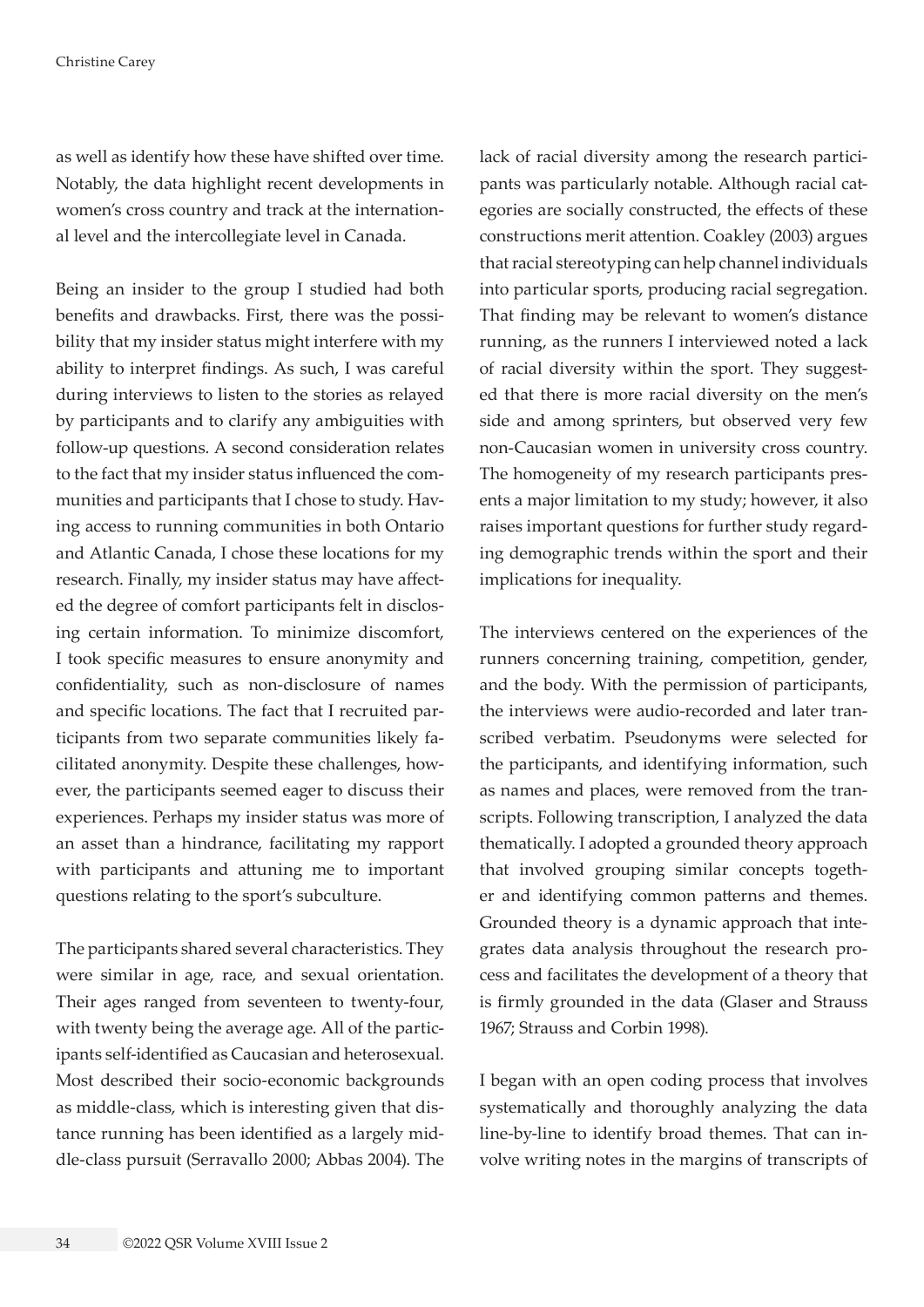field notes and creating documents compiling relevant observations, ultimately identifying broad themes (Emerson, Fretz, and Shaw 1995). I engaged in both strategies, analyzing the interview transcripts and notes line-by-line to identify larger themes and subthemes. That process generated two overarching categories: (1) mechanisms of disciplinary power and (2) responses to disciplinary power. I created documents for these themes, compiling the relevant information provided by each of the participants. These documents listed all the relevant information from each participant on the specific theme addressed, which I referred to during subsequent coding and writing stages.

I also created documents to analyze the emergent subthemes. Early on, it became evident that various mechanisms operate in the sport of distance running in ways that uphold dominant discourses on gender and the body. Subthemes that emerged in this category were "self-surveillance," "peer surveillance," "coach surveillance," and "structural surveillance." These represent the central mechanisms by which dominant conventions of gender and the body are upheld in women's distance running. It also became evident that responses to these mechanisms are polarized, with participants expressing a mix of compliance and resistance. Thus, addressing the second overarching theme involved identifying how participants were compliant and resistant to the constraints they experienced within their sport.

Once the core analysis documents were created, I coded each emergent theme into smaller subthemes detailing the processes by which the participants experienced gendered and corporeal discourses in their sport. Consistent with Strauss and Corbin's (1998) approach, I used axial coding to link categories and subthemes to glean further insights

and provide a fuller picture of their experiences and selective coding to refine and integrate the emergent themes.

# **Experiencing Discourses on Gender and the Body**

Distance running is a sport where the pressure to be thin can be intense. The runners all claimed that there is substantial pressure for runners to be thin. Moreover, they specified that the pressure is intensified for female runners, who also face societal pressures to be thin. Haley, for instance, described the pressure she felt to be thin as double-layered, stating: "you're female, number one, so you should be thin anyways, and if you're a runner, you should be really thin because you're a female runner...it's kind of like double thinness." Runners described how the pursuit of thinness is reinforced within their running subculture, but also noted that the dominant conventions surrounding femininity mandate thinness for women in general. They identified themselves, coaches, peers, and clothing as the sources of their body image anxiety.

In addition to promoting the pursuit of thinness, the runners described how their sport promotes conformity to conventional gender ideals more broadly. Distance running is structured in highly gendered ways; most notably, through shorter races for women and sex verification testing (at the international level). Some runners noted that the sport's subculture also emphasizes a need to maintain a conventionally feminine appearance. The runners described various ways in which they felt pressured to adhere to conventional feminine standards, citing demeanor, facial expressions, and appearance more broadly as specific examples. Some runners perceived contradictions between conventional femininity and ath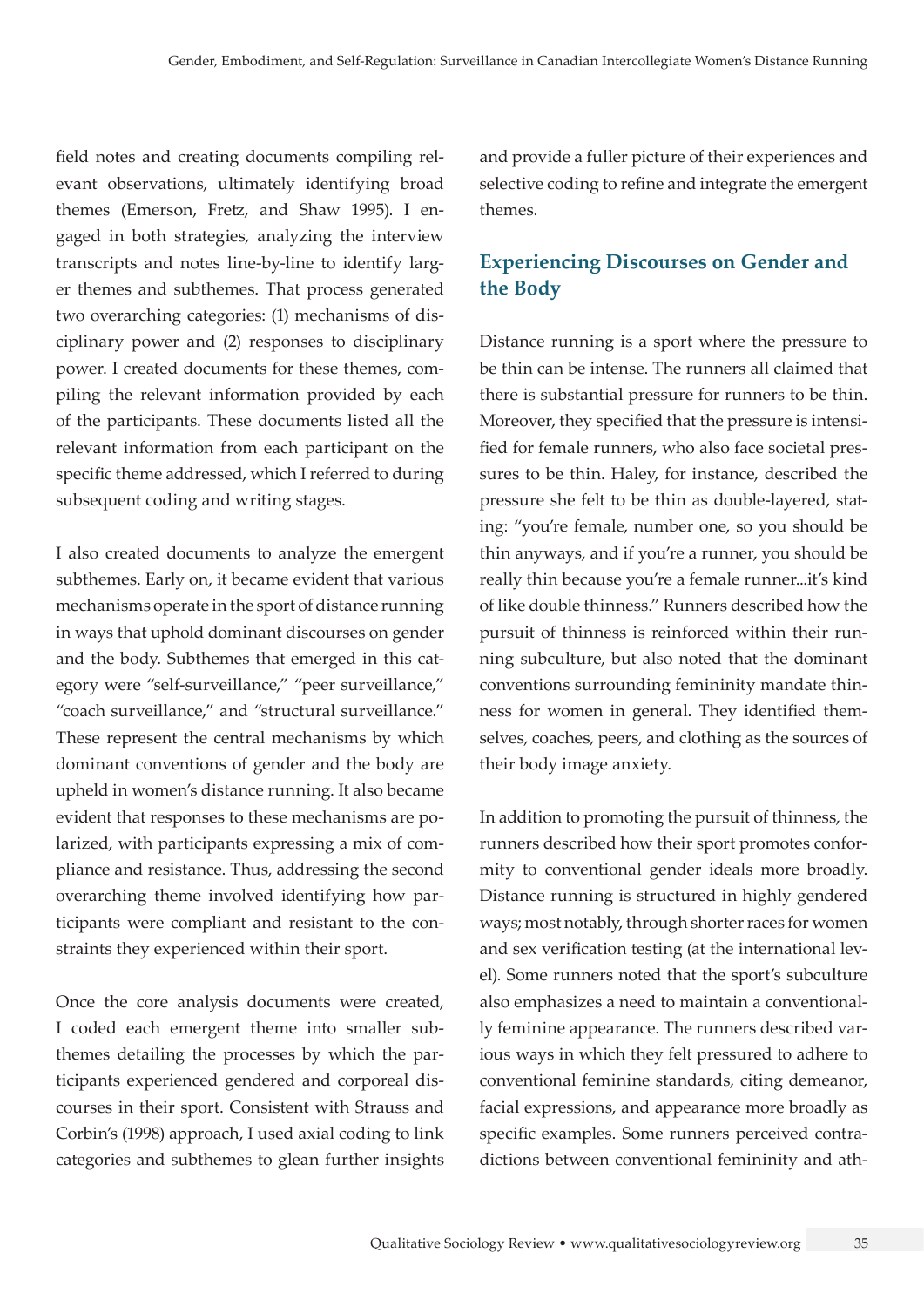leticism in general. Nicole, for instance, observed that female runners may be referred to as "beasts" or "tanks." These are terms she perceived as unfeminine: "stuff like that; women wouldn't normally want to hear about themselves."

The interviews revealed how distance running promotes a particular brand of femininity that is largely embodied by the pursuit of thinness. The runners felt pressured in varying degrees to maintain a thin, conventionally feminine appearance within their athletic environments. In line with Foucault, that suggests that disciplinary power shapes distance runners into docile bodies that conform to dominant conventions on gender and the body. However, the runners were often aware of how dominant these ideals impact their sport, exhibiting a combination of self-regulation and resistance.

## **Mechanisms of Disciplinary Power**

#### **Self-Surveillance**

Self-surveillance is central to disciplinary power and the production of docile bodies (Foucault 1977). As evidenced by the data, self-surveillance plays a key role in promoting a gendered pursuit of thinness among female distance runners. Consistent with Foucault's theory of docile bodies, some runners described pressure to be thin as an internal manifestation and downplayed other factors that contribute to body image anxiety among runners:

There's a lot of personal pressure, too, that I put on myself. [Ellen]

Pressure comes from coaches, but I think a lot of it comes from the runners themselves. [Nicole]

Part of the pressure is obviously from myself. [Brittany]

I think it's internal. [Kayla]

The runners also conveyed that the culture of distance running facilitates self-surveillance, as weight-based assumptions about running ability are frequently made. Megan, for instance, felt the need to monitor her weight: "I will watch what I eat, try to run more because I feel like people are going to judge me just because I have a bigger body." For Anna, pressure to be thin is exacerbated by being surrounded by thin people in her training circle:

Hanging out with basketball players or just friends, you feel like you're not really thinking about your body weight at all. But, as soon as you're with runners, everyone is so fit and so lean that you're constantly comparing yourself to other people.

Self-surveillance was also evident in discussions about gender. For Haley, disparaging remarks about the bodies of female runners deemed too muscular caused her to become self-conscious of her body, especially when her lean physique gained disapproval from her boyfriend: "I was really fit and had a really fit stomach. I had a six-pack, and my boyfriend did not like it. He thought it was too much." Anna felt the need to control her facial expressions while running, which she felt detracted from her ability to direct 100 percent of her energy on performance:

Guys have, like, drool or spit, like it's just so different! But, if you see a girl like that, it's a different reaction like "Eww! What are they doing?!" I think that's kind of held me back a couple of times. You don't want to lose control of yourself or something. [Anna]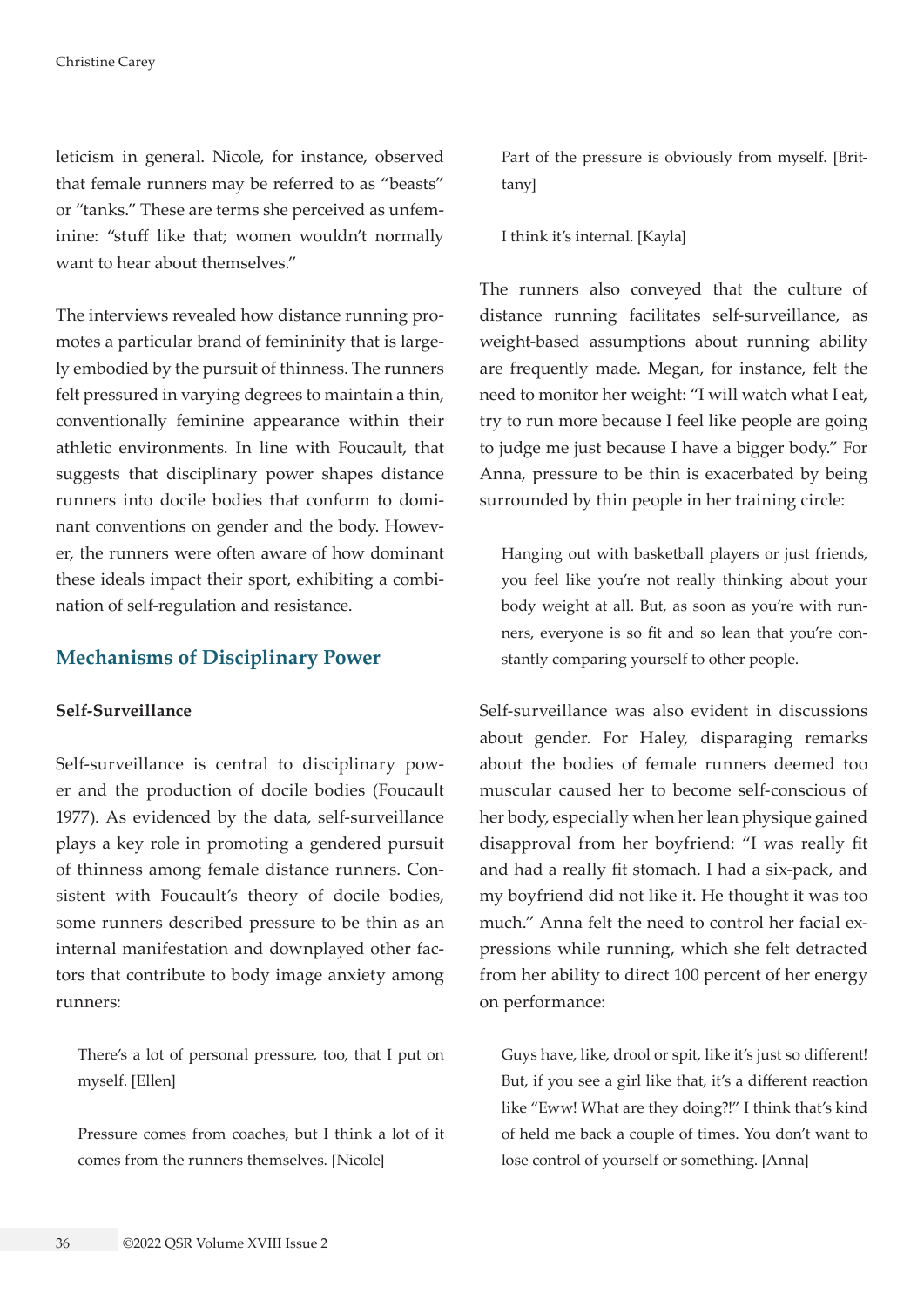Anna's concentration during races was also inhibited by an urge to downplay competitiveness:

Sometimes I'll be really close to my teammates in a race, and it's hard to want to pass them or catch them and beat them, and I think that kind of comes off as too competitive, or you're not being nice or considerate. I feel like with the guys, I don't know if they even consider that. I think it's a totally different mindset.

For Megan, tensions between femininity and muscularity have helped guide her sporting pursuits. A multisport athlete before joining her university cross country and track teams, Megan's decision to focus exclusively on running stemmed from the positive reaction she received from running versus other sports. She used to play hockey—a sport she described as masculine. She felt that running is more consistent with feminine ideals, in part due to its promotion of bodily reduction: "it's more feminine because of the attire and the body types associated with running. They aren't as muscular and stuff." For these athletes, gender conventions heightened their corporeal self-awareness, and in some cases, promoted self-regulation.

As stated by Foucault (1977), disciplinary societies are characterized by surveillance practices that operate in a covert fashion, thus leading to their normalization. Consequently, individuals adopt self-regulatory techniques, often without a strong awareness of external influences. All the runners stated that, to a certain degree, pressure to be thin is internal, although many also cited additional sources of pressure. Asserting that pressure to be thin is internal may indicate that surveillance practices have been internalized. The fact that many were cognizant of additional sources of pressure, however, indicates an awareness of this internalization.

#### **Peer Surveillance**

Although surveillance from coaches had a significant impact on the runners, peer surveillance also contributed to self-regulation. For some runners, pressure to be thin was rooted in performance. It was suggested that there is a common perception that weight control can improve performance, prompting bodily comparisons among runners. Kayla, for instance, perceived that weight is covertly monitored within her team environment:

It's kind of like that hush-hush thing you don't talk about. Like no one's ever like, "Oh, you've gained weight." But, in the back of your mind, you're like, "Oh, that person's lost weight or that person's gained weight." And then you kind of monitor how they're running.

Surveillance also influenced the dietary choices of some runners. Some runners described times when they felt pressure to alter their eating habits in the presence of others:

I tend to eat healthy anyways, but I find that when I'm around other runners, I'm extra healthy or extra conscious of what I'm eating. [Anna]

I feel like I'm conscious of what I'm eating. Like, I try not to overeat. I think like, everybody feels a bit of pressure with food, just to fit in with the team. [Alyssa]

Although dietary restriction was discussed at length, some athletes also described gluttony as a frequent topic of conversation within their training circles. Many claimed that because there is such a high prevalence of eating disorders among runners, they tend to take specific measures to disas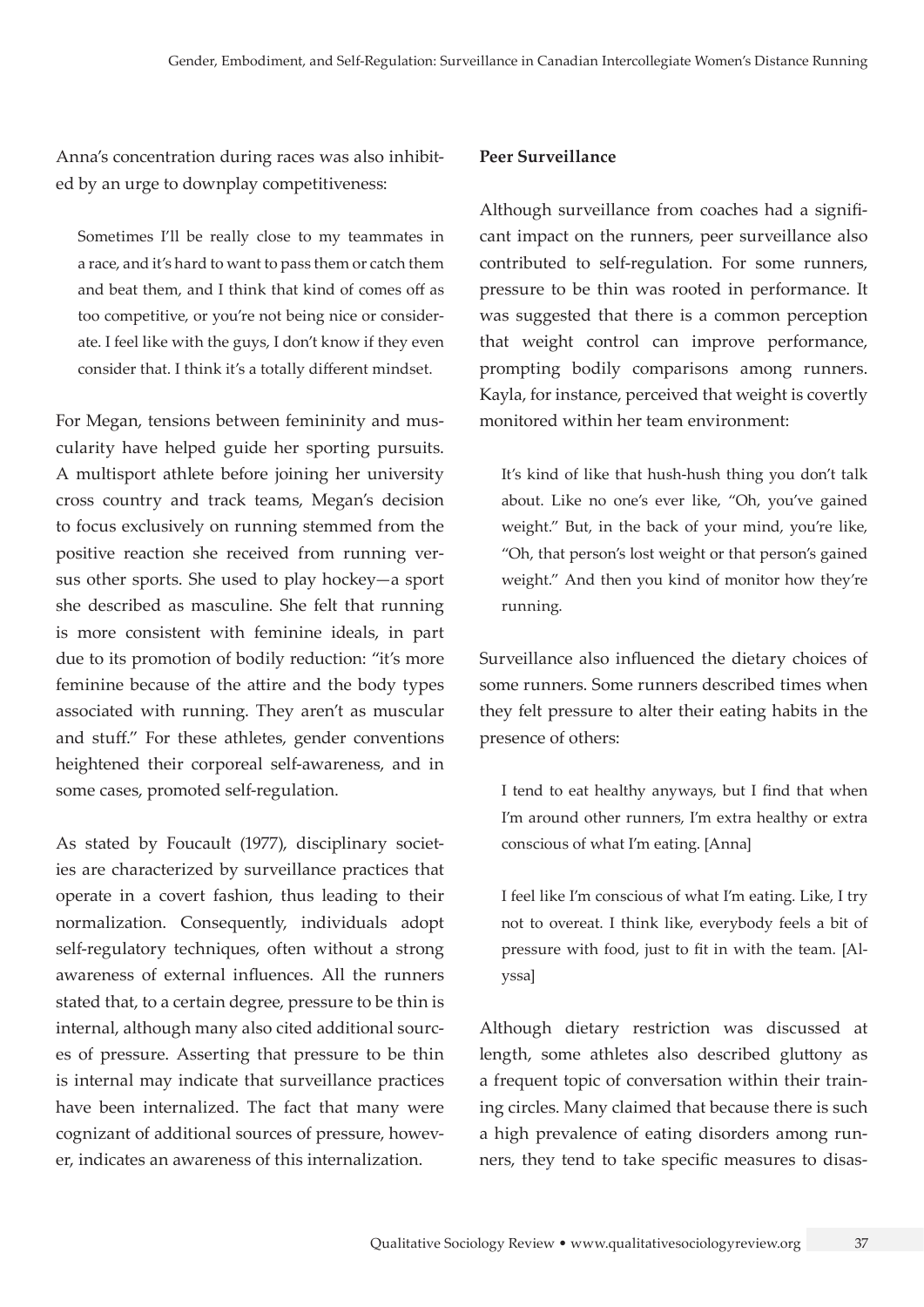sociate themselves from weight-loss practices. It is common for runners to both speculate about others having eating disorders and to take measures to avoid similar speculations about themselves. For example, Brittany claimed that many of her teammates often talk about all the junk food they eat to deflect suspicions of eating disorders:

People are always talking about all the food that they have eaten or that they're going to be eating, like junk food and stuff. It's almost like they feel they have to say, "Oh, I ate all this stuff" or "I'm going to be eating all this," just because they almost feel they need to get across that they are eating all the time. [emphasis original]

Kayla expressed a similar sentiment, stating that the prevalence of eating disorders has helped fuel the constant focus on food within her team environment: "I think some people feel the need to be monitoring them, and while you monitor them, you start kind of monitoring everyone." Kayla further explained that monitoring encourages behavior aimed at deflecting suspicions of disordered eating habits. For example, Kayla claimed that she feels the need to eat in front of others, even if she is not hungry:

It's almost gotten to the point where it's difficult to eat in front of other people. Because let's say, I had lunch and I meet people, and they're like, "Let's go for lunch," and I already had lunch. In my mind, I feel the pressure to eat another lunch even if I feel sick.

By taking measures to control their appearance and manage their diets, especially in the presence of teammates, the runners demonstrate internalized docility. Their comments suggest that surveillance plays a key role in dictating the general focus on body image and weight within their sport's subculture.

#### **Coach Surveillance**

For the runners in this study, coaches played an integral role in promoting the pursuit of thinness. Asides from themselves, coaches were the most widely cited source of pressure to be thin. While it is important to note that many coaches do not engage in training methods that specifically draw attention to body weight, they are a subtle source of body image anxiety among female runners. Athletes shared stories of coaches commenting on their weight or the weight of other runners. Conversations about diet and "weigh-ins" were also cited as sources of body image anxiety stemming from coaches.

A few athletes described how weight-related comments made by their coaches about other runners contributed to the emphasis on weight control within the sport:

He would often comment on girls that didn't train with him anymore, but that moved on to a different coach and got bigger and stuff like that. [Jasmine]

I've had another coach mention to a girl...she said you need to start exercising and lose that weight. [Emily]

Haley described a situation in which her coaches asked her to speak to a teammate about her weight in hopes that the teammate would lose weight:

They wanted me to talk to a girl runner because she had gained weight. They wanted me to talk to her, and I didn't end up. I was like, that's not my place. [Haley]

Several runners were told directly by their coaches to lose weight. Nicole was told that she was "running with a ten-pound backpack." Olivia's club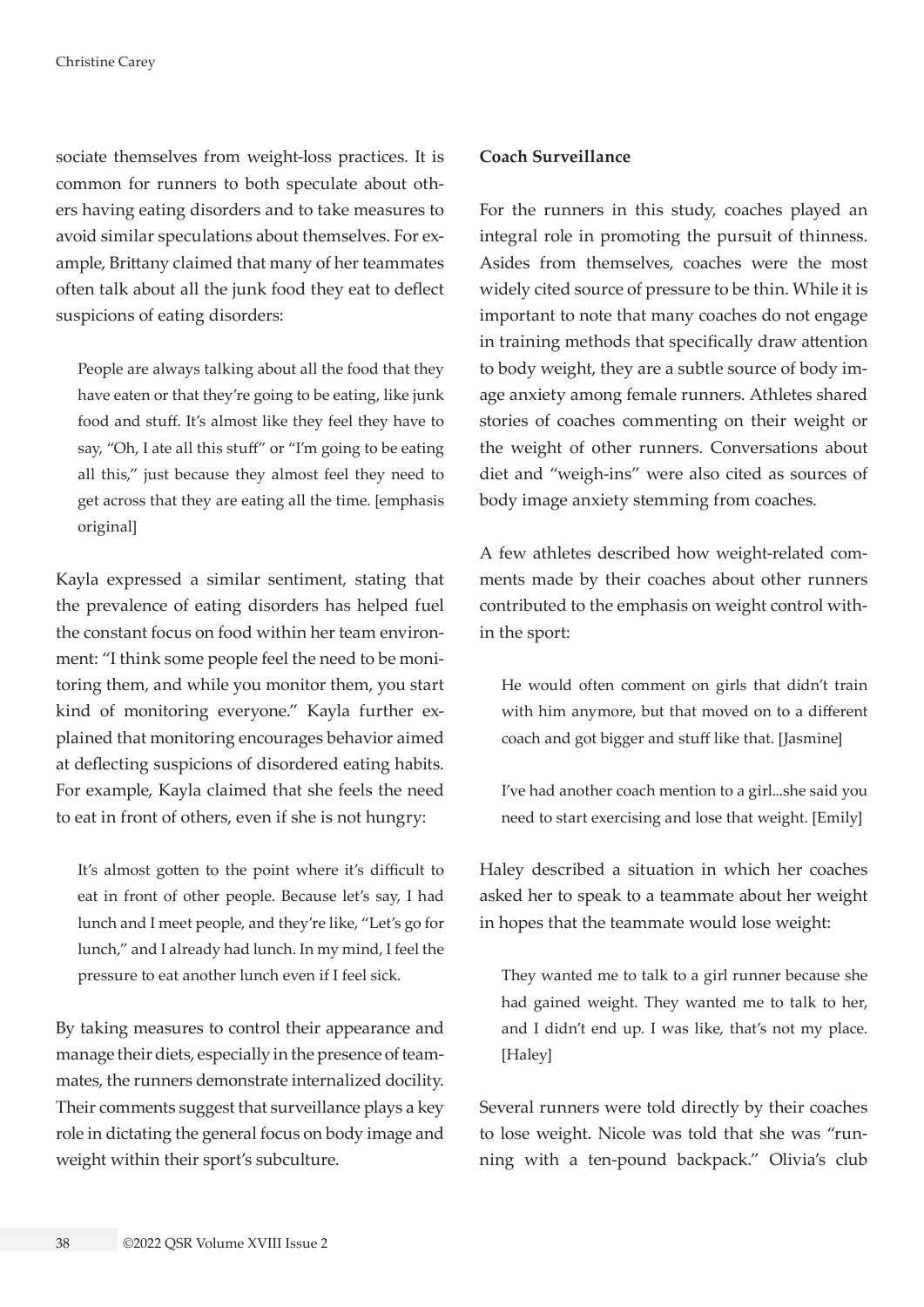coach would regularly tell his athletes that "pounds are seconds." Ellen was told by club coaches to "watch what you eat." As a high school student, Megan's club coach spoke to her on several occasions about diet and weight. He would say things such as "you're fat," "you look heavy," or "you have too much body weight," and would also offer weightloss tips. On one occasion, he even felt her body and told her where she needed to lose weight:

I came back from winter one year, and he said, "You look fat." He really said that. He said, look at your face, you're heavy. And your legs. And then he literally felt my leg. He was like, "that's fat on your leg." [Megan]

That was not the only experience Megan had with coaches pressuring her to lose weight. Following the touching incident, Megan described several other examples of weight-related remarks made by her coach in the months that followed while she continued to train with him. She was once told that her high school race results were a reflection of her body weight:

After I had a bad race...he said, "Well, that's what you get. You're out of shape. That's what you get." Because I didn't have a good race. And he was like, "That's what you get. Your legs aren't fit. You have too much bodyweight."

Although some runners were resistant to their coaches' emphasis on weight control, all of them described how weight-related remarks had a way of sticking with them and making them more self-conscious about their bodies:

I know I'm not overweight, but it makes me feel more self-conscious, you know what I mean? [Jasmine]

Because of that one time they talked about it, now I always feel like I'm being analyzed. [Ellen]

Ever since then it was always sort of at the back of my mind. Running with a ten-pound backpack on my back. [Nicole]

Well, it just stuck with me... I just can't forget it. [Haley]

Every time I have a bad day, have a bad run, I always think of that. I feel like that's always hanging over me now. I just can't get it out of my system. [Megan]

For Anna, comments from coaches about diet and weight made her feel uncomfortable eating junk food in their presence, especially when traveling with her team:

I think it depends on the coach. If you know they're not going to say anything, then you can just do what you normally do. But, if it's one you know has said something to people about losing weight, then it would definitely run through my head what I order in front of them.

Comments remained embedded in their minds for a long time and surfaced every so often, causing them to think negatively about their bodies. By criticizing their athletes' bodies, coaches made athletes more self-regulating and, in extension, docile. Commenting on an athlete's weight affected workouts, food intake, and appearance consciousness, which ultimately led to high levels of surveillance and control within training environments.

### **Structural Surveillance**

Numerous structures promote dominant conventions on gender and the body in distance running.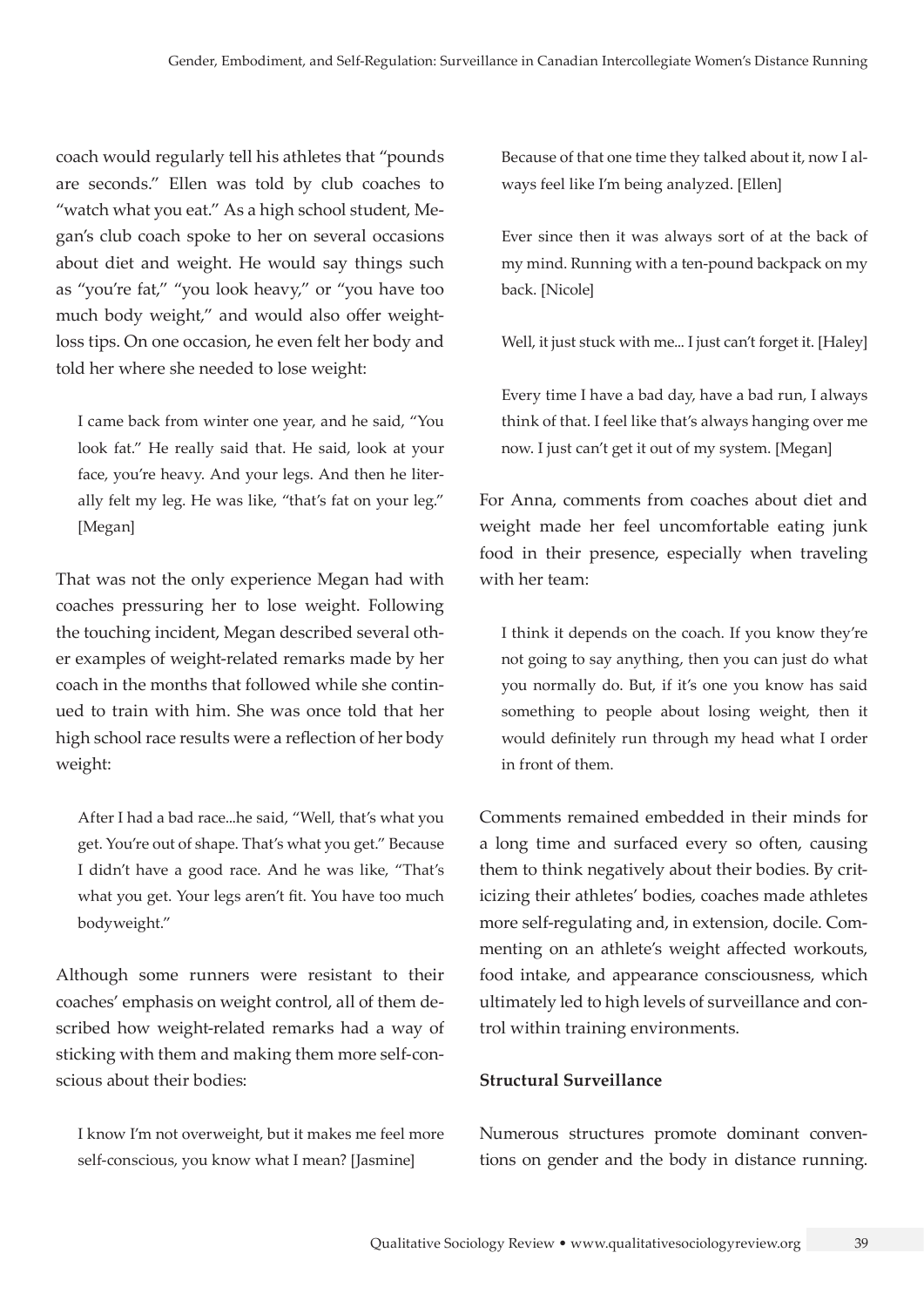These include shorter races for female runners and sex verification testing, which promote the ideology of male physical superiority. Uniform requirements can serve as a means to promote corporal self-regulation and the idealization of thinness. By promoting gender dichotomization and the idealization of thinness, these structures constitute mechanisms of disciplinary power in distance running.

When asked about the sources of their body image concern, the runners identified clothing as a key contributor. The types of clothing that runners typically wear are form-fitting and do not cover much flesh. It was suggested by many that such clothing contributes to the pressure they feel to be thin. Several runners described how clothing made them pay more attention to weight and body composition. Megan described the feeling as though she is under the constant surveillance of others while wearing spandex, prompting her to tone her body. Megan's comments emphasized how clothing can intensify feelings of being under surveillance:

I feel like wearing spandex, you want to have nice legs. And you want to keep your legs free of cellulite. I think it provides the incentive to keep training and strengthen the muscles that are exposed that other athletes or coaches...that other people can see because I think that a lot of females feel as though they're constantly being watched.

Several runners professed a marked desire to look good in running clothes. Excess body fat spilling out of clothing was described as something that female runners seek to avoid. Their comments indicate a preoccupation with maintaining a lean physique that is closely linked with the clothing they wear:

If you look at pictures of yourself running, you want to look good. You don't want to make a fool of yourself. It's easy for girls to think they're big in comparison to other girls, even if they're not big at all. The clothing kind of compounds that. [Katrina]

To wear spandex, you have to be compact in a way. [Jessie]

When you're wearing those fitted tank tops, you want to look nice in them. [Kara]

People are going to be able to see every little roll. [Jasmine]

I don't necessarily like hanging out. [Kayla]

These comments suggest a strong preoccupation with maintaining a lean, tight body, void of visible excess fat. Katrina's comment about "making a fool of yourself" highlights the extent to which this preoccupation is felt among some runners, indicating internalized docility.

Some runners discussed how some required team uniforms were too tight or too revealing for their taste. Kayla insightfully pointed out that team uniforms can function as a mechanism of control since they make runners feel more self-conscious about their bodies: "I don't think the coaches are making us wear it to control our weight, but on some level, it's doing that." Kayla also suggested that the trend of tight, form-fitting uniforms in distance running is not solely due to coach preference. Some coaches even accommodated their athletes' preferences by providing them with several uniform options. The trend of wearing form-fitting uniforms for the competition is embedded within the subculture of the sport on a deeper level. Form-fitting clothes are typically worn by competitive runners. Many of the runners preferred running in minimal cloth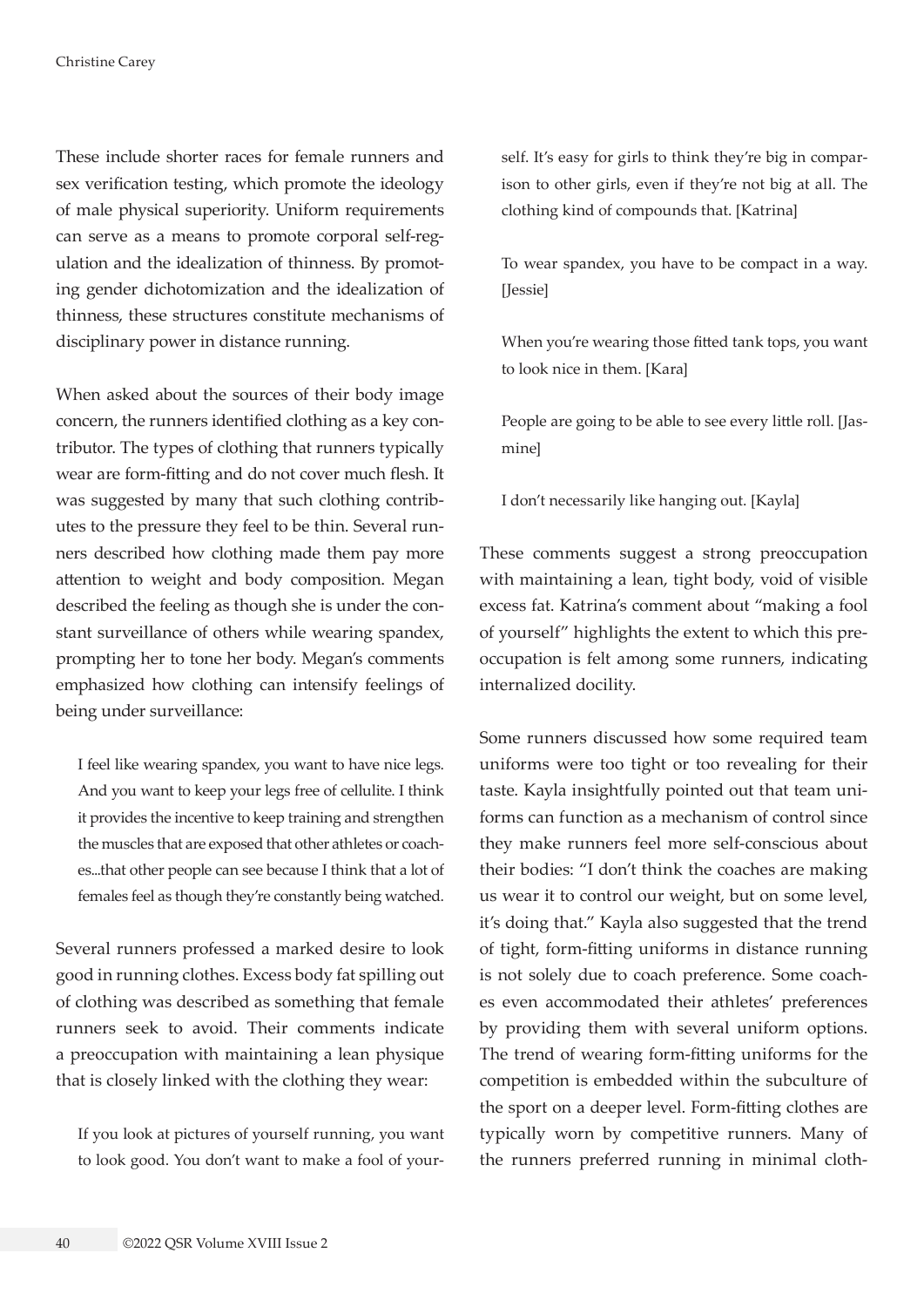ing. When asked why they thought uniforms are form-fitting, the runners cited comfort, efficiency, and tradition. While it may be difficult to identify the historical origin of tight, revealing uniforms, it would be ill-informed to suggest that coaches choose such uniforms to promote weight control. It is clear, however, that team uniforms that are particularly tight or revealing can promote the pursuit of thinness that characterizes distance running subcultures. Clothing can thus be seen as a conduit of surveillance, promoting self-regulation and weight control.

Another structure that promotes disciplinary power in the sport can be found in the race distance differential for men and women. In Canadian intercollegiate cross country, women's races have traditionally been significantly shorter than men's. At the time of the interviews, women's championship races were five kilometers long, while the race distance for men was ten kilometers. In recent years, however, there has been some debate over the differential race distances for male and female runners at all levels of competition. At the international level, the IAAF decided to equalize race distances in men's and women's championships (Hambleton 2021). While motions to equalize race distances were initially rejected by U Sports, the governing body for the intercollegiate sport in Canada, women's championship races were increased to 6 kilometers in 2013 and again to 8 kilometers in 2016, while the men's race distance remained unchanged at 10 kilometers. In 2020, U Sports decided to equalize the men's and women's race distances, requiring both men and women to run 8 kilometers in championship races (Hambleton 2021). Since the 2020 cross country season was canceled due to the global pandemic, the 2021 cross country season marks the first season in which both men and women will run 8 kilometers at the national championship in November. Race distances still vary by gender in many locales, however, including some Athletics Canada events, some high school events, and American and British intercollegiate cross country.

There have been some efforts to address gender equity within the sport, as evidenced by race distance equalization. However, the legacy of gendered practices within the sport remains part of a larger culture of sexism observed by some participants, who at the time of the interviews still ran half the distance as their male peers. Thirteen of the nineteen runners interviewed described this race-distance gap as problematic. While most were not particularly bothered by running the shorter distance, the gendered disparity in race distance was commonly understood as irrational, and by some as a product of lingering gender stereotypes:

I kind of wonder why there is that big gap because I feel like there isn't really any need for that. I think it's probably traditional. [Jessie]

I would rather run a ten than a five. I'm not offended that we only run five, but I don't see why we couldn't run ten. [Haley]

I think that some people still like to see men as...not dominant but above. Like men are on a pedestal and they have to almost prove themselves. Well, not prove themselves but almost show that they are the men. [Kara]

One runner insightfully noted that women are forced to run shorter races throughout their entire careers and are thus conditioned to appreciate the shorter distance. Although happy to run five kilometers, Megan stated that she would have preferred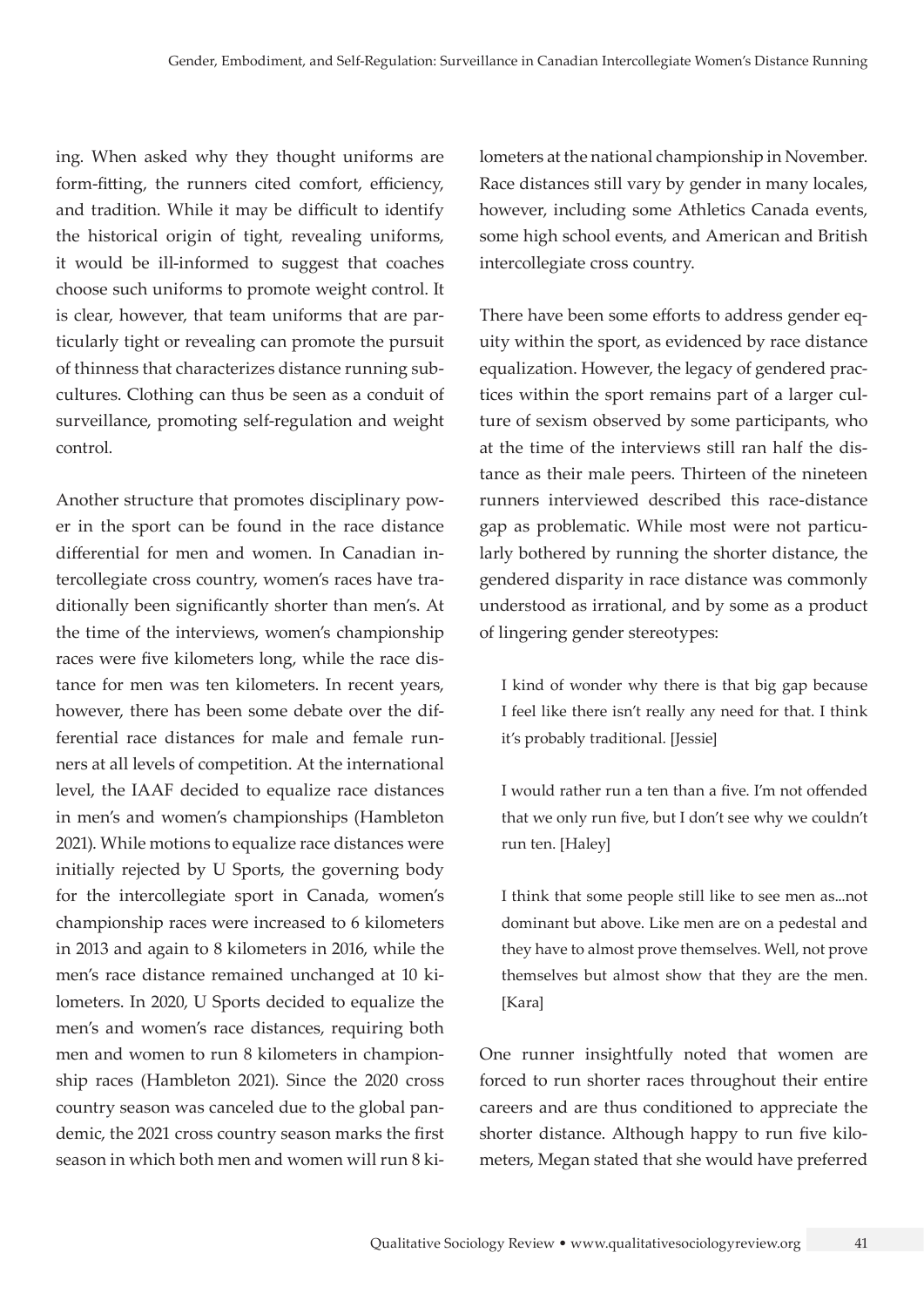the opportunity to "build up" and run longer races. Megan's discussion illustrates how covert disciplinary practices can become normalized through repeated exposure.

Shorter race distances for women provide a clear example of a structural limitation that restricts female athleticism and maintains women's inferior status within the sport. Historically, limiting women's race distances served as a means to promote the "female frailty myth" that associates female bodies with physical deficiency (Lenskyj 2003; Mewett 2003). A Foucauldian analysis suggests that holding shorter race distances for women in CIS cross country helps preserve that myth. Limiting women's race distances serves as a disciplinary practice that covertly promotes unequal gender relations within the sport.

Several runners identified sex verification testing as contributing to sexism in their sport, citing the high-profile testing of Caster Semenya that occurred in 2009 as a specific example. Until 2011, female runners remained subject to sex verification testing on a case-by-case basis at international competitions. Testing could be ordered when a "challenge" was issued by another athlete, team, or delegate (IAAF Policy on Gender Verification 2006). Appearance played a role in determining who was identified as a candidate for testing, encouraging female runners to present themselves in conventionally feminine ways (Cavanaugh and Sykes 2006). To deal with the eligibility of female athletes, the IAAF enacted a new policy in 2011 titled "IAAF Regulations Governing Eligibility of Female Athletes with Hyperandrogenism to Compete in Women's Competition" (Cooky, Dycus, and Dworkin 2018:43). That new policy abandons all reference to "gender verification"

but still governs the eligibility of athletes to compete as women (Cooky et al. 2018).

Although they are not subjected to sex testing themselves, some runners suggested that the practice is sexist and expressed displeasure that appearance plays a role in the testing process. Moreover, they stated that the abilities of female runners become suspect when they perform well, noting a double standard between how male and female athletes are treated:

I think she was treated really badly...you think of Usain Bolt. Like there's something different about him compared to everybody else? So, I mean like Caster, there's something different about her, too, but because Usain Bolt is a guy, nobody tries to kick him out, and nobody tries to be like, "Oh, you can't be in the competition." But, in her case, they take her out of the competition. [Alyssa]

She is muscular, so they associate that with being male. That says a lot right there, just saying, "Oh, she has muscles, she can't be a female." That's what I feel the undertone of that was. Like how they called her out on that. So I don't think that's right. [Haley]

These runners adopted a position similar to that argued by Cooky and Dworkin (2018), whereby sex testing is characterized as arbitrarily creating a narrow category of acceptable femaleness, policing the boundaries of sex.

# **Responding to Disciplinary Power**

The runners had varied responses to disciplinary power in their sport. As illustrated by their statements, some succumbed to pressure to self-regulate. They controlled what they ate in the presence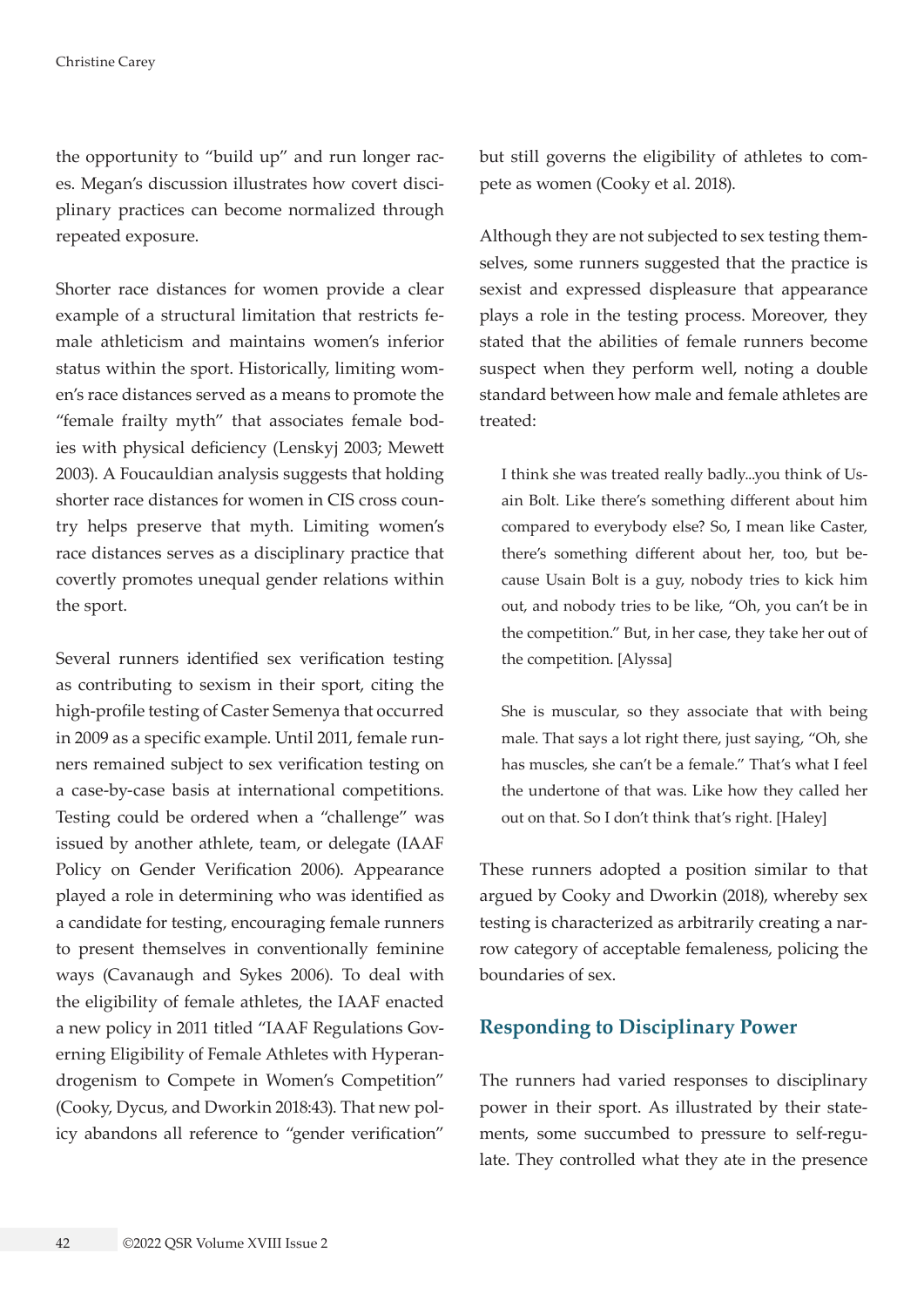of teammates and coaches and, in some cases, strove for leanness in response to perceived judgments from others. Megan, for instance, claimed to "watch what [she] eats and exercise more." Others, like Kayla, felt the need to make a conscious display of eating to deflect suspicions of eating disorders. Most runners claimed that they felt pressure to be thin. A few initially claimed that they ignore pressure to be thin, but subsequently described how they altered their diets in the presence of teammates or coaches. One runner who was relatively unconcerned with her weight stated that one advantage of running is being able to eat larger quantities of food and remain thin. Similarly, runners who claimed to be unaffected by gender norms later complained about their shorter race distances or opined that sex testing is sexist. These contradictory messages reveal that athletes may be unaware of how they are affected by dominant discourses until taking time to reflect on their experiences. By providing contradictory statements, these participants highlight the subtle nature of disciplinary power. As Foucault (1977) asserts, surveillance mechanisms operate covertly, which promotes self-regulation and permits dominant discourses to become normalized. For some athletes, it was only upon deeper reflection that they were able to identify gender as a factor that shapes their experiences as runners, which exposes the power of gender discourse.

In most cases, however, the runners seemed wellaware of how they were influenced by the dominant discourses in their sport. Some were quite vocal in their opposition to gendered practices and corporeal surveillance. Notably, there was explicit resistance to the emphasis placed on weight control within their sport, especially in terms of the perceived associations between thinness and athletic success:

[Running] kind of has almost a strict sort of body type...which is 120lbs, very slim, very skinny, not an ounce of fat. But, I think that people are realizing that you don't need that type of body. [Megan]

A lot of people have the idea that the smaller you are, the better you're going to do, although I've realized that's only up to a point. Everyone has a set bodyweight that's best for them, and once you go under that, you're setting yourself up for all these different types of health complications. [Brittany]

In high school, I had that view that if I was thinner then I would run faster. But, I realize now that you don't have to be stick thin to be a good runner. [Karen]

There was also opposition to coaching practices that emphasize weight loss. Haley, for instance, refused to talk to a teammate about her weight, as requested by her coach. In reference to her coach's remarks about her weight, Megan pointedly stated: "I think it shouldn't ever be said. I feel like everyone makes their own decisions to run and when to run and what to eat and what not to eat." Even runners who claimed to regulate diets and exercise to control their weight expressed resistance to the idea that runners should necessarily be thin. Moreover, some runners vocalized their displeasure with shorter races for women and sex verification testing, citing sexist traditions as the reasons behind these practices. Others requested alternative uniform options from coaches. Although the term "docile body" implies passivity, the runners were not passive subjects who conformed unequivocally to cultural ideals. Instead, their descriptions highlight the pressures that exist in their athletic milieus and their responses to these pressures.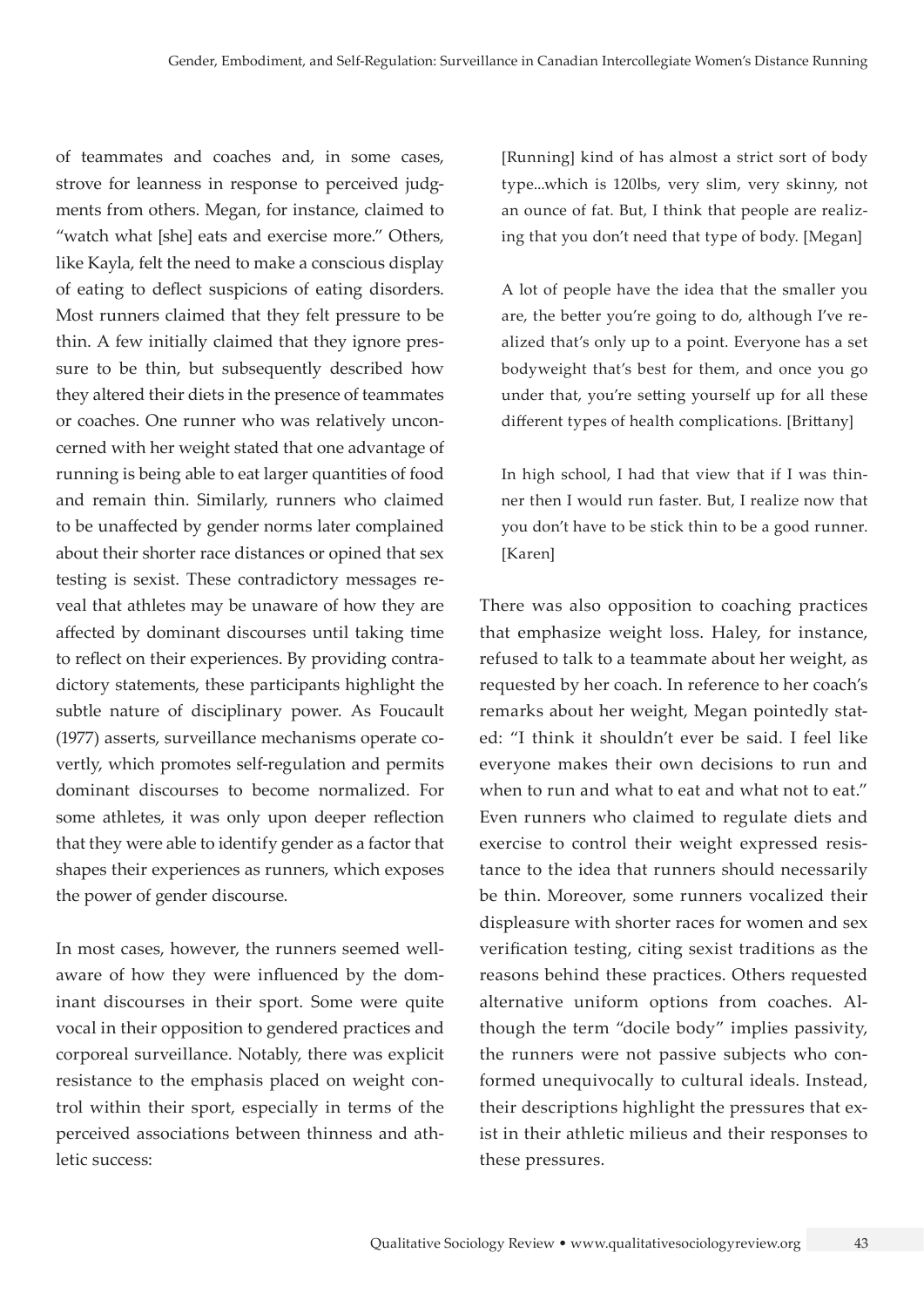## **Discussion and Conclusion**

The paper presents a discursive analysis of how disciplinary practices are subjectively experienced by intercollegiate female distance runners. Notably, the paper is attentive to the ways that runners resist the various mechanisms of disciplinary power that they are exposed to. The interview data reveal that despite substantial progress in women's sport, competitive distance running continues to uphold dominant conventions on gender and the body. Shorter distances for women's races and sex verification testing constitute key ways in which gender continues to affect the experiences of female distance runners in some locales. Moreover, distance running subcultures promote corporeal self-regulation among female runners, especially concerning weight. As many runners stated, running can intensify general societal pressures for women to be thin. Pressure to be thin stems from their athletic subcultures and Western society more broadly, creating a multilayered effect on weight control. Female runners are exposed to intersecting discourses that promote thinness and conventional femininity simultaneously. They are encouraged to adopt a brand of femininity that is largely centered on the thin ideal. Although thinness is valued in distance running for both men and women, thinness is particularly emphasized for female runners, who are expected to be thin both as runners and as women. Gender thus facilitates the imperative for female runners to lose weight.

The runners in this study demonstrated a combination of internalization and resistance to gender and corporeal discourses. While pressured to self-regulate, they also exhibited awareness, and sometimes even rejection, of the disciplining forces within their sport. That finding is consistent with Foucault's arguments that disciplinary power does not operate unilaterally but rather serves as a subtle force by which dominant discourses are strengthened and maintained. Although aware of the constraints they faced, the runners in this study were compliant towards the dominant discourse to the degree necessary for continued participation in their sport. For these athletes, the surveillance and discipline they were subjected to did not overshadow the satisfaction they derived from running. The runners' love for their sport trumped any pressures they felt to conform to cultural ideals in ways that interfered with their participation. Runners with muscular builds continued to train, runners whose coaches commented on their weight took pride in their athletic accomplishments, and one runner even refused her coach's request to speak to a teammate about weight loss strategies. There was also a common understanding that the idealization of thinness is largely irrational. Finally, the runners demonstrated high levels of critical awareness, indicating that they were not passive recipients of disciplinary power. These findings reveal important ways that athletes actively resist disciplinary power, not only as coping mechanisms described in much of the literature (Markula 2003) but as transgressive practices. Critical awareness can be understood as resistance and constitutes an important first step towards change. As Foucault (1988b) argues, through critical awareness, individuals can start to develop technologies of the self and transcend disciplinary power.

Although disciplinary power encourages adherence to dominant corporeal discourses and facilitates the production of docile bodies, that does not occur in an authoritative manner that suggests blind compliance. Instead, discourses are simultaneously observed and resisted by individuals who are often very much aware of their influence. While distance running may outwardly appear as a site of excessive self-regu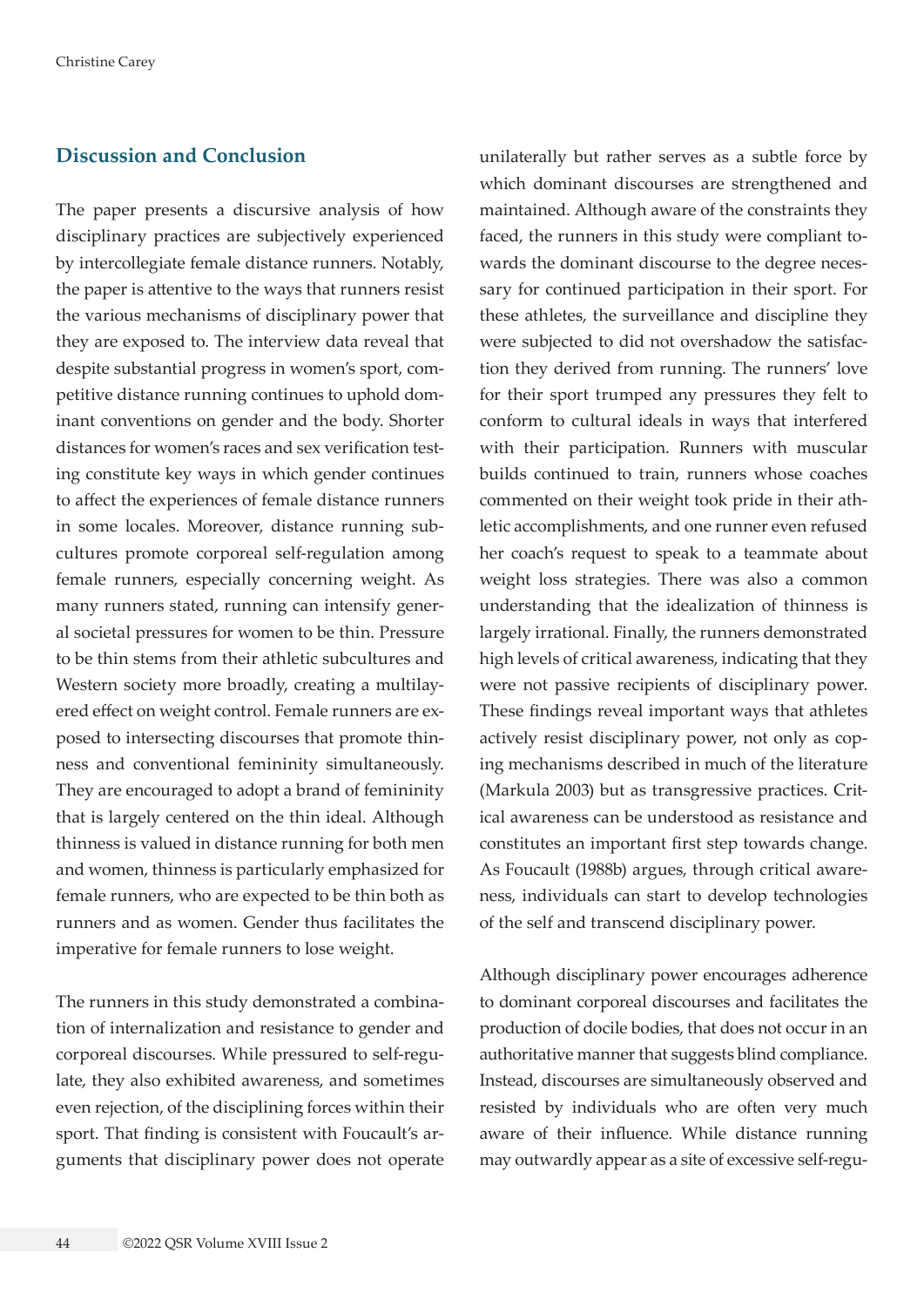lation, elite female runners exercise varying degrees of resistance to corporeal disciplinary practices. And through these processes of resistance, cultural discourses and practices can be reshaped. Such an example can be observed with the recent race distance equalization movement in cross country at the national and international levels (Hambleton 2021). In Canadian intercollegiate cross country, for instance, the 2021 national championships will be the first in which male and female athletes race the same distance—a direct outcome of active resistance. In this case, resistance led to a re-evaluation of a gendered regulatory practice within the sport after years of vocal opposition to women's shorter races.

In sum, resistance enables us to see that while "docile bodies" is indeed a relevant concept for analyzing the production of dominant discourses, such analyses must consider individual agency and potential for self-awareness. More attention to agency and the micro-processes by which disciplinary power is enacted can facilitate a deeper understanding of how cultural discourses are produced, maintained, and reshaped.

## **Acknowledgments**

There are several individuals that I would like to thank for their feedback and support in conducting this research. First, I would like to extend a special thanks to Dr. Dorothy Pawluch. I would also like to thank Dr. Philip White, Dr. James Gillette, and Dr. Nancy Bouchier for their insights and guidance throughout the research process. I would also like to thank members of my former SI writing group at McMaster, particularly Dr. Lisa-Jo van den Scott for helpful formatting advice. I am also grateful to Dr. Tina Fetner and Dr. Melanie Heath for advice on earlier drafts of this paper. I would also like to thank the Social Sciences and Humanities Research Council of Canada for funding this project. Finally, I would like to thank my research participants for taking part in this project and sharing their insights.

## **References**

Abbas, Andrea. 2004. "The Embodiment of Class, Gender and Age through Leisure: A Realist Analysis of Long Distance Running." *Leisure Studies* 23:159-175.

Adler, Emily S. and Roger Clark. 1999. *How It's Done. An Invitation to Social Research*. Toronto: Wadsworth Publishing Company.

Allen-Collinson, Jacquelyn and John Hockey. 2007. "'Working Out' Identity: Distance Runners and the Management of Disrupted Identity." *Leisure Studies* 26(4):381-398.

Amigot, Patricia and Margot Pujal. 2009. "On Power, Freedom and Gender: A Fruitful Tension between Foucault and Feminism." *Theory and Psychology* 19(5):646-669.

Barker-Ruchti, Natalie and Richard Tinning. 2010. "Foucault in Leotards: Corporeal Discipline in Women's Artistic Gymnastics." *Sociology of Sport Journal* 27:229-249.

Bartky, Sandra L. 2009. "Foucault, Femininity, and the Modernization of Patriarchal Power." Pp. 25-45 in *The Politics of Women's Bodies: Sexuality, Appearance and Behavior*, edited by R. Weitz. New York: Oxford University Press.

Beckman, Frida, ed. 2018. *Control Culture: Foucault and Deleuze after Discipline*. Edinburgh: Edinburgh University Press.

Bordo, Susan. 1993. *Unbearable Weight: Feminism, Western Culture, and the Body*. Berkeley, CA: University of California Press.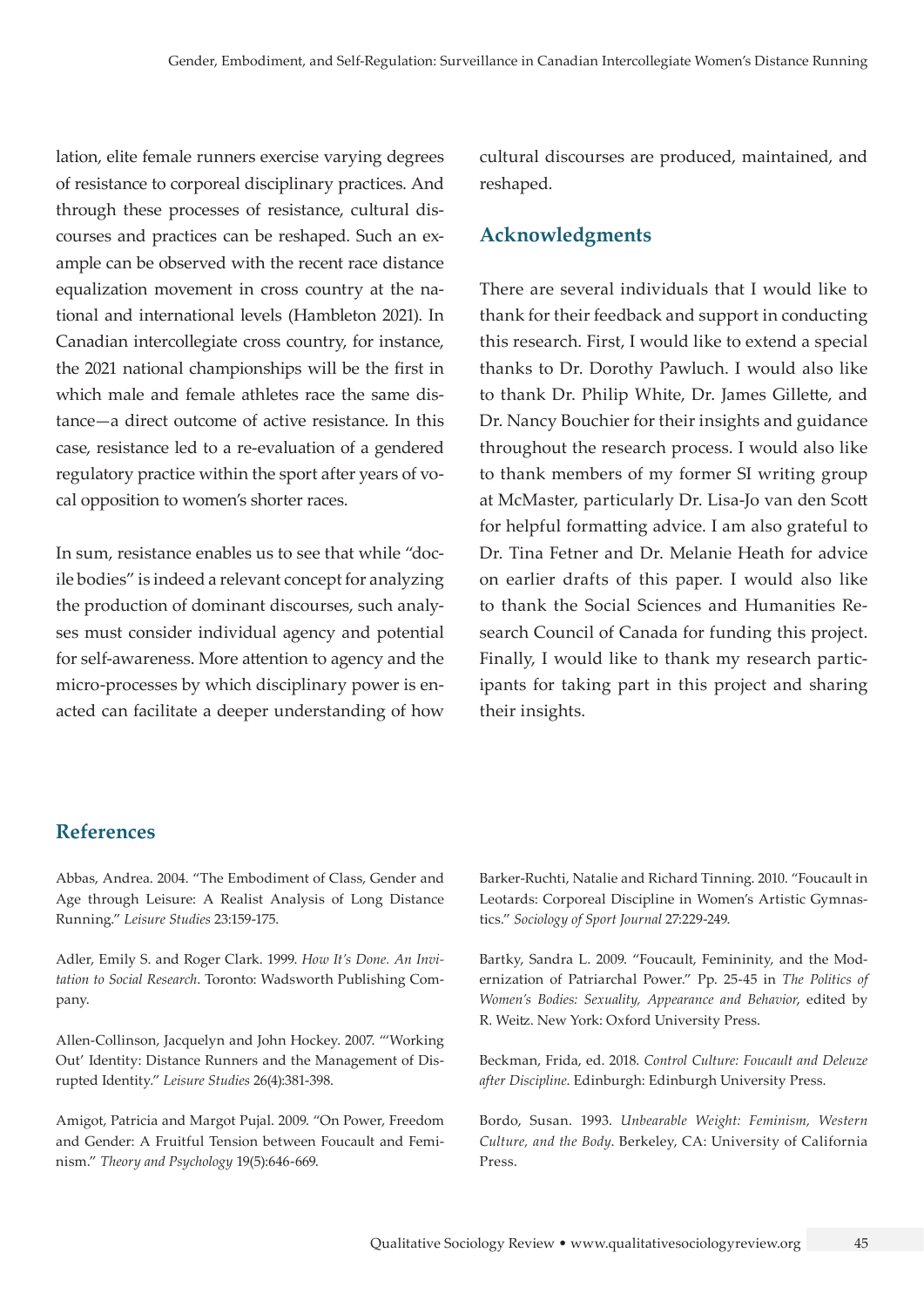Bridel, William and Genevieve Rail. 2007. "Sport, Sexuality, and the Production of (Resistant) Bodies: De-/Reconstructing the Meanings of Gay Male Marathon Corporeality." *Sociology of Sport Journal* 24:127-144.

Butler, Judith. 1997. *Excitable Speech: A Politics of the Performative*. New York: Routledge.

Cavanaugh, Sheila and Heather Sykes. 2006. "Transsexual Bodies at the Olympics: The International Olympic Committee's Policy on Transsexual Athletes at the 2004 Athens Summer Games." *Body and Society* 17:75-104.

Chase, Laura F. 2008. "Running Big: Clydesdale Runners and Technologies of the Body." *Sociology of Sport Journal* 25:130-147.

Coakley, Jay. 2003. *Sport in Society: Issues & Controversies*. New York: McGraw Hill.

Cooky, Cheryl and Shari Dworkin. 2018. "Policing the Boundaries of Sex: A Critical Examination of Gender Verification and the Caster Semenya Controversy." Pp. 37-53 in *No Slam Dunk: Gender, Sport and the Unevenness of Social Change*, edited by C. Cooky. Ithaca, NY: Rutgers University Press.

Cooky, Cheryl, Ranissa Dycus, and Shari L. Dworkin. 2018. "'What Makes a Woman a Woman?' versus 'Our First Lady of Sport': A Comparative Analysis of the United States and the South African Media Coverage of Caster Semenya." *Journal of Sport and Social Issues* 37:31-56.

Davis-Delano, Laurel R., April Pollock, and Jennifer E. Vose. 2009. "Apologetic Behaviour among Female Athletes: A New Questionnaire and Initial Results." *International Review for the Sociology of Sport* 44:131-150.

Dworkin, Shari. 2001. "Holding Back: Negotiating a Glass Ceiling on Women's Muscular Strength." *Sociological Perspective*s 44:333-350.

Dworkin, Shari and Faye L. Wachs. 2009. *Body Panic: Gender, Health and the Selling of Fitness*. New York: New York University Press.

Eliasoph, Nina and Paul Lichterman. 2004. "Culture in Interaction." *American Journal of Sociology* 108(4):735-794.

Emerson, Robert M., Rachel I. Fretz, and Linda L. Shaw. 1995. *Writing Ethnographic Fieldnotes*. Chicago, IL: The University of Chicago Press.

Fausto-Sterling, Anne. 2000. *Sexing the Body: Gender Politics and the Construction of Sexuality*. New York: Basic Books.

Foucault, Michel. 1977. *Discipline and Punish: The Birth of the Prison*. New York: Random House.

Foucault, Michel. 1978. *The History of Sexuality, Vol. I, An Introduction*. Harmondsworth: Penguin.

Foucault, Michel. 1988a. *Politics, Philosophy, Culture: Interviews and Other Writings, 1977-1984*. New York: Routledge.

Foucault, Michel. 1988b. "Technologies of the Self." Pp. 16-49 in *Technologies of the Self: A Seminar with Michel Foucault*, edited by L. H. Martin, H. Gutman, and P. H. Hutton. Amherst, MA: University of Massachusetts Press.

Foucault, Michel et al. 2009. *Security, Territory, Population: Lectures at the Collège to France 1977-1978*. New York: Picador/Palgrave Macmillan.

Glaser, Barney and Anselm L. Strauss. 1967. *The Discovery of Grounded Theory: Strategies for Qualitative Researc*h. New York: Aldine Publishing.

Hambleton, Brittany. 2021. "British Elites Oppose Gender Equity in Cross Country." *Canadian Running*. Retrieved October 10, 2021 ([https://runningmagazine.ca/the-scene/british-elites](https://runningmagazine.ca/the-scene/british-elites-oppose-gender-equity-in-cross-country/)[oppose-gender-equity-in-cross-country/](https://runningmagazine.ca/the-scene/british-elites-oppose-gender-equity-in-cross-country/)).

Hesse-Biber, Sharlene. 1996. *Am I Thin Enough Yet? The Cult of Thinness and the Commercialization of Identity*. New York: Oxford University Press.

Heywood, Leslie. 2011. "Hunger, Emotions and Sport: A Biocultural Approach." *Symploke* 19(2-1):119-142.

IAAF Policy on Gender Verification. 2006. *International Association of Athletics Federations*. Retrieved February 08, 2018 ([https://unique-sportstime.de/site/wp-content/uploads/iaaf\\_](https://unique-sportstime.de/site/wp-content/uploads/iaaf_policy_on_gender_verification.pdf) [policy\\_on\\_gender\\_verification.pdf](https://unique-sportstime.de/site/wp-content/uploads/iaaf_policy_on_gender_verification.pdf)).

Javed, Asma et al. 2013. "Female Athlete Triad and Its Components: Toward Improved Screening and Management." *Mayo Clinic Proceedings* 88(9):996-1009. doi: [10.1016/j.mayocp.2013.07.001](https://pubmed.ncbi.nlm.nih.gov/24001492/).

Krebs, Paul et al. 2019. "Gender Differences in Eating Disorder Risk among NCAA Division I Cross Country and Track Student-Athletes." *Journal of Sports Medicine*. doi: [https://doi.](https://doi.org/10.1155/2019/5035871) [org/10.1155/2019/5035871](https://doi.org/10.1155/2019/5035871).

Lenskyj, Helen. 2003. *Out on the Field: Gender, Sport and Sexualities*. Toronto: Women's Press.